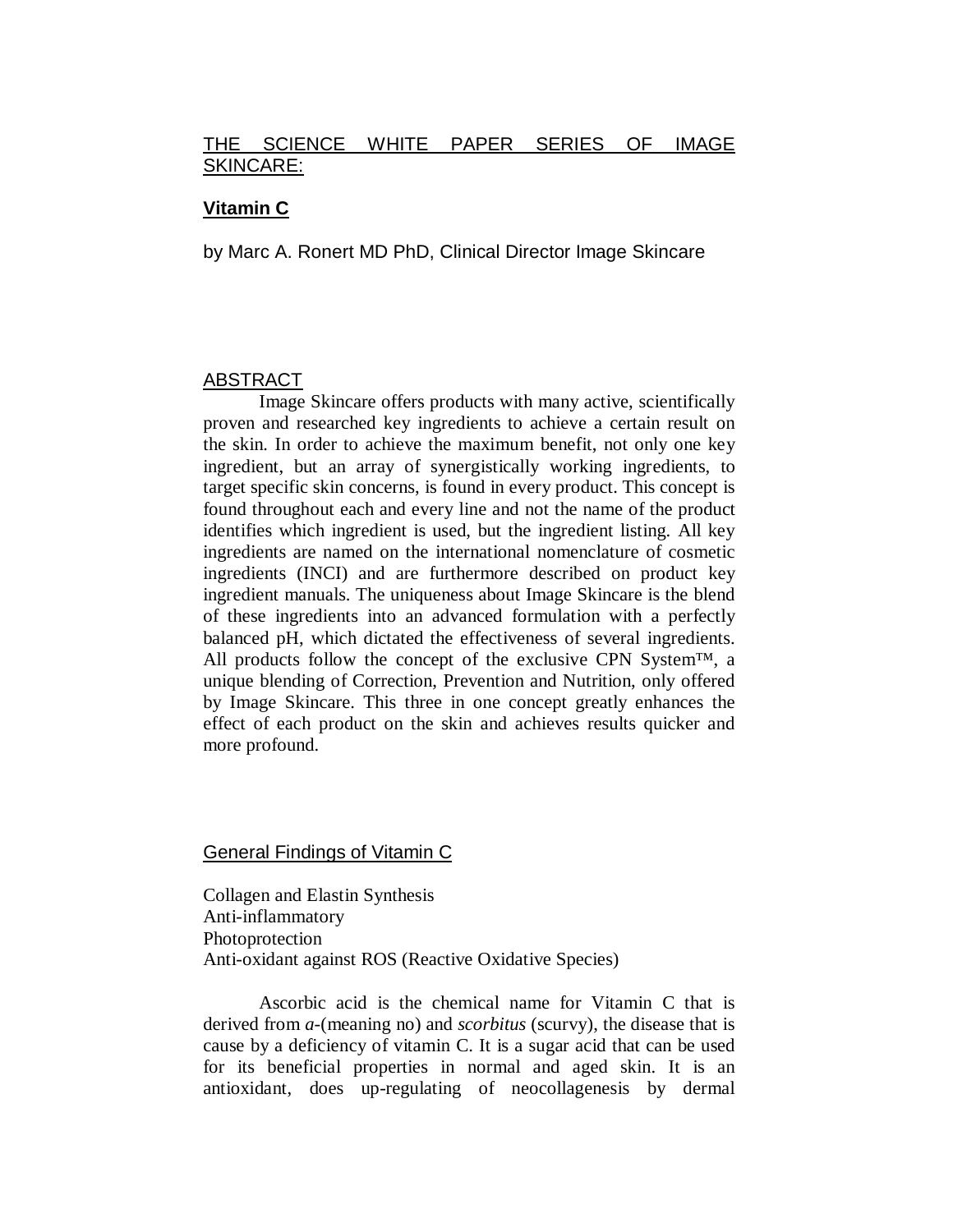fibroblasts, is a cofactor for various hydroxylating enzymes, protects the skin against the effects of ultraviolet A and ultraviolet B radiation, inhibits melanogenesis, stimulates ceramide synthesis, cytokeratin synthesis, and angiostasis. It also helps to prevent cell damage caused by free radicals by acting as a free radical scavenger. It is watersoluble (can dissolve in water) and must be taken in every day as it helps fight infections, heal wounds, and keep tissues healthy. This ingredient helps to prevent and treat aging skin.



Table 1. Chemical Structure of L- Ascorbic Acid

According to dermatologist assessment, the vitamin C group showed a significant improvement in hydration, small wrinkles, glare, brown spots, roughness, and suppleness of the skin. Also, compared to the placebo, there existed a high increase in the density of microrelief as well as a decrease of deep furrows with the vitamin C over a 6-month period.

**Vitamin C compared with placebo treatment for depth of furrows in skin**

|    |               | T <sub>0</sub> |   | 3    |             | 6            |
|----|---------------|----------------|---|------|-------------|--------------|
|    |               |                |   |      | M           | M            |
|    |               |                |   |      | $\mathbf 0$ | $\mathbf 0$  |
|    |               |                |   |      | n           | n            |
|    |               |                |   |      |             |              |
|    |               |                |   |      | h           | h            |
|    |               |                |   |      | S           | S            |
| Ra | Vitamin       | 8.16           |   | 8.15 |             | $6.98 \mu m$ |
|    | $\mathcal{C}$ |                | μ |      | μ           |              |
|    |               |                | m |      | m           |              |
|    | Placebo       | 7.73           |   | 7.56 |             | $7.13 \mu m$ |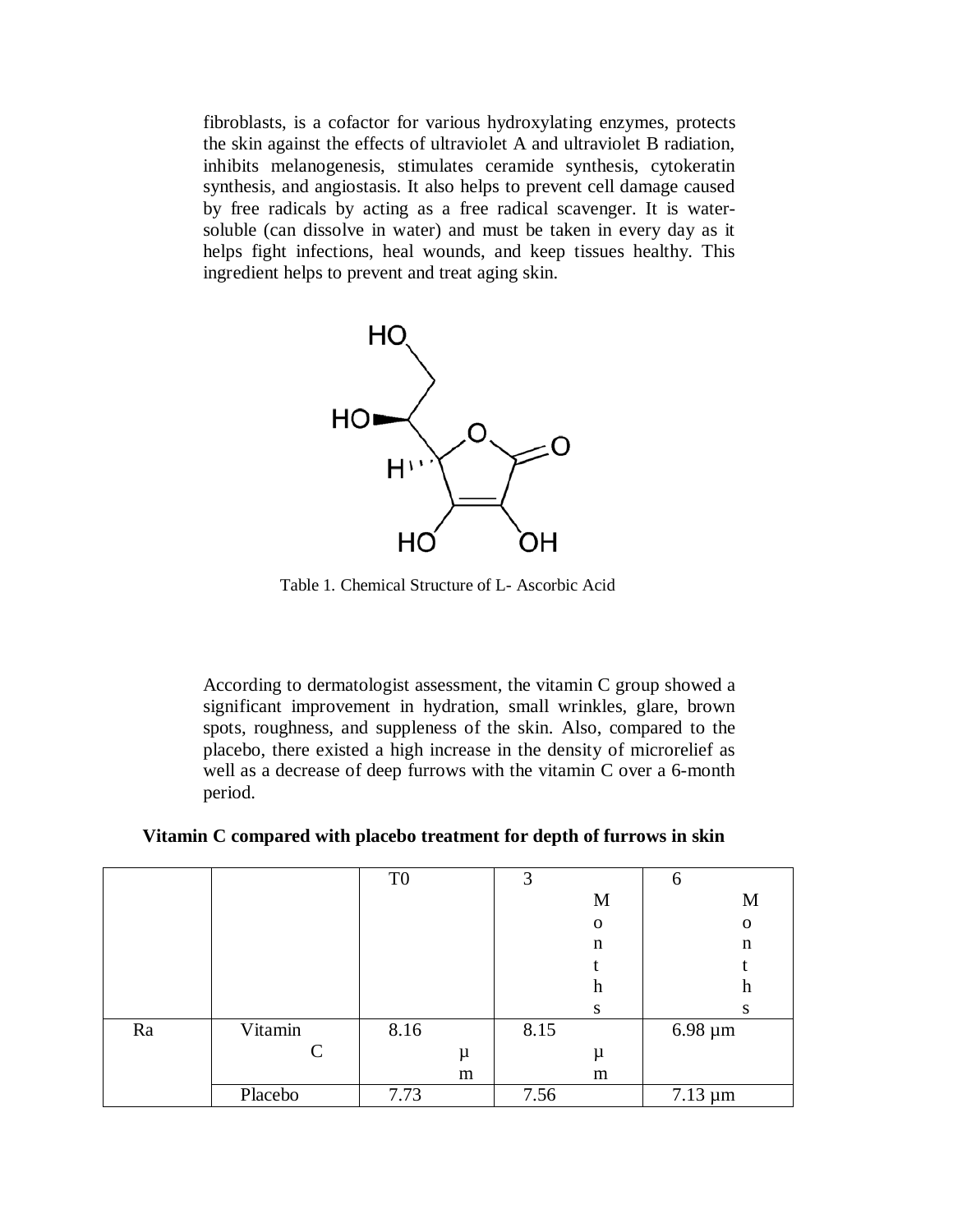|    |         |       | μ     | μ     |       |
|----|---------|-------|-------|-------|-------|
|    |         |       | m     | m     |       |
| Rz | Vitamin | 61.74 |       | 62.88 | 53.59 |
|    | C       |       | $\mu$ |       |       |
|    |         |       | m     | m     | m     |
|    | Placebo | 60    |       | 59.22 | 55.34 |
|    |         |       | μ     | μ     |       |
|    |         |       | m     | m     | m     |

Table 2: This table shows the Ra (the arithmetic mean of roughness) and Rz (the peak-to-valley mean of roughness) values. There is a greater decrease in deep furrows in skin treated with vitamin C over a 6-month period compared to the placebo.

> In the dermis, the vitamin C treated skin showed an increase in elastic fibers compared to the placebo treated skin group. These fibers are what tighten the skin making it look younger and firmer. On the untreated or placebo side there were few elastic fibers that were mostly fragmented electron-dense cores in the papillary and down to the upper reticular dermis. In contrast the treated side was full of several composite elastic fibers that were electron-dense. Along with this collagen bundles were more evenly distributed on the side treated with ascorbic acid. The overall appearance of photodamaged skin was improved in the skin treated with ascorbic acid.

> Another study observed the effects of two anhydrous (without water) formulations containing particles of ascorbic acid on neocollagenesis and cytokeratin production in human skin. The exposure time on the skin was 48 hours and microscopy was used to determine results. Neocollagenesis production or the production of new collagen leads to firmer and younger looking skin. Cytokeratin production is a production of proteins your skin needs that also leads to firm and tight skin. As you age these processes slow down. This study found the result of an application of ascorbic acid treatment to the skin is new collagen formation and increased production of cytokeratin.

### Novel Forms of Vitamin C: BV-OSC

There are different forms of Vitamin C which differ from stability and effectiveness. Image Skincare uses a blend of these types to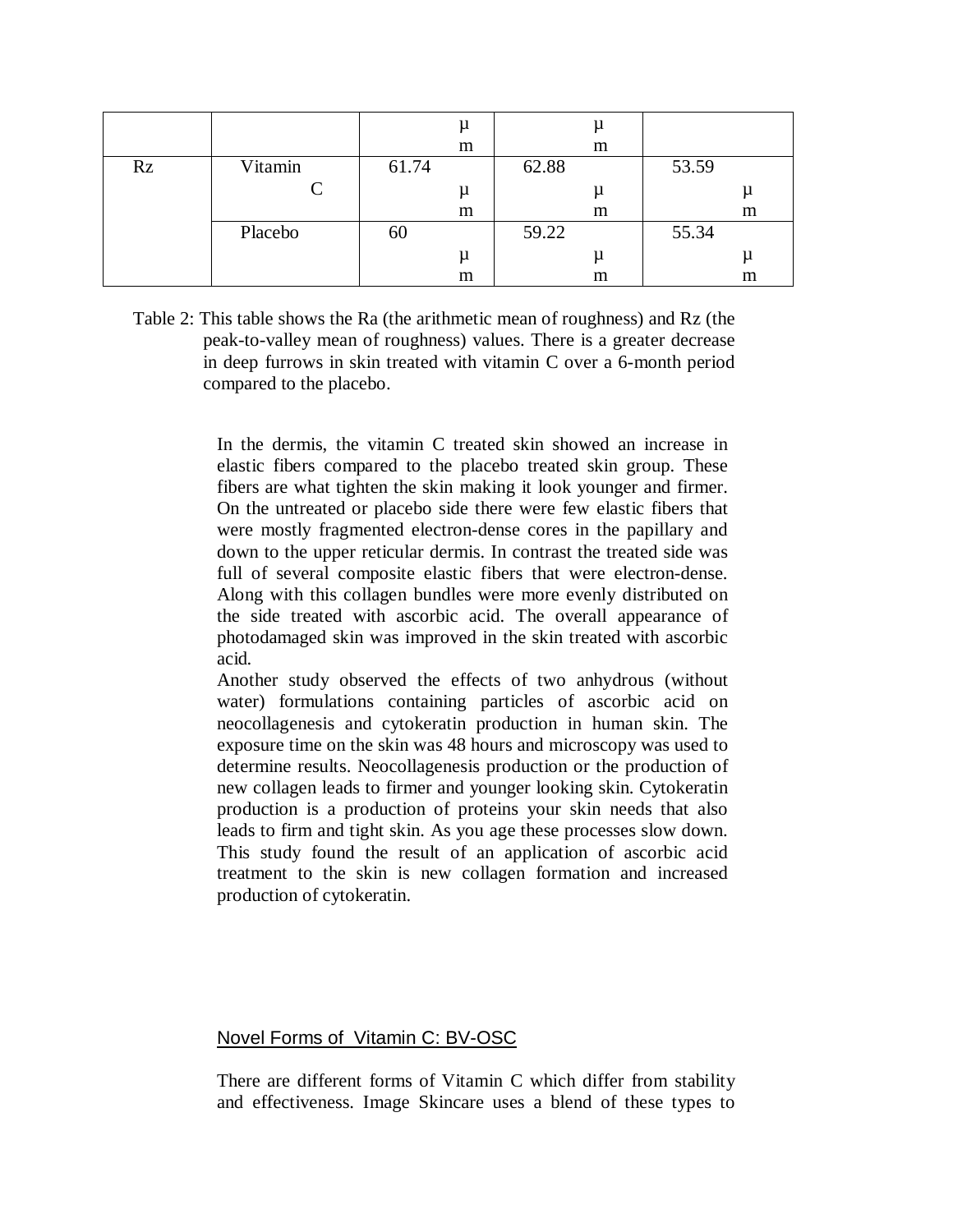achieve increased absorption and effectiveness. The first form is the active form, L-ascorbic acid, which is unstable when it comes to contact with air. More stable forms are esterified derivatives, such as Ascorbyl Palmitate and Magnesium Ascorbyl Phosphate, which is the most stable of these three. Recently, more advanced, modified and more stable forms are available and introduced to Image Skincare products. Key factor to search for novel forms of ascorbic acid is the bioavailability- the ability of the body to utilize and absorb a vitamin or nutrient.

A unique, oil-soluble form is BV-OSC, Tetrahexydyl-Ascorbate.

### **Some benefits of BV-OSC**:

-Anti-Oxidant activity, inhibiting lipid peroxidation

-Whitening Effect- clarifying and brightening activity, inhibiting melanogenesis. Provides a more even skin tone.

-MMP Inhibition ( reduction in free radicals)

-Collagen Synthesis- stimulation of collagen production -Collagen Protection

Pure Vitamin C is very unstable. It is sensitive to oxidation and gives finished formulas a yellowish/ brownish tint. Pure Vitamin C is not the most active form for collagen synthesis and anti-oxidation.

BV-OSC offers a stable, oil-soluble Vitamin C derivative.

BV-OSC maintains a higher penetration rate even when the Ascorbic Acid is increase by 25 times that of BV-OSC. The penetration of Ascorbic Acid is very limited compared to BV-OSC.

BV-OSC protects against cell damage: prevention of UV-B & UV-A damage

BV-OSC has an excellent penetration in keratinocytes. As a result the cytoprotection against UV-B is increased. The cell viability is increased up to 30% when BV-OSC is applied compared to pure Vitamin C. BV-OSC reduces UV-B Damage.

BV-OSC inhibits the release of 8-OHdG ((8-hydroxy-2'-deoxyguanosine) the quantity released measures UV-A damage in the skin) BV-OSC protects the cell against UV-A damage

BV-OSC has anti-aging properties: Collagen Synthesis

Adding the same about of BV-OSC to Fibroblast culture- the proliferation of the cells was increased by 50%. The fibroblasts significantly increased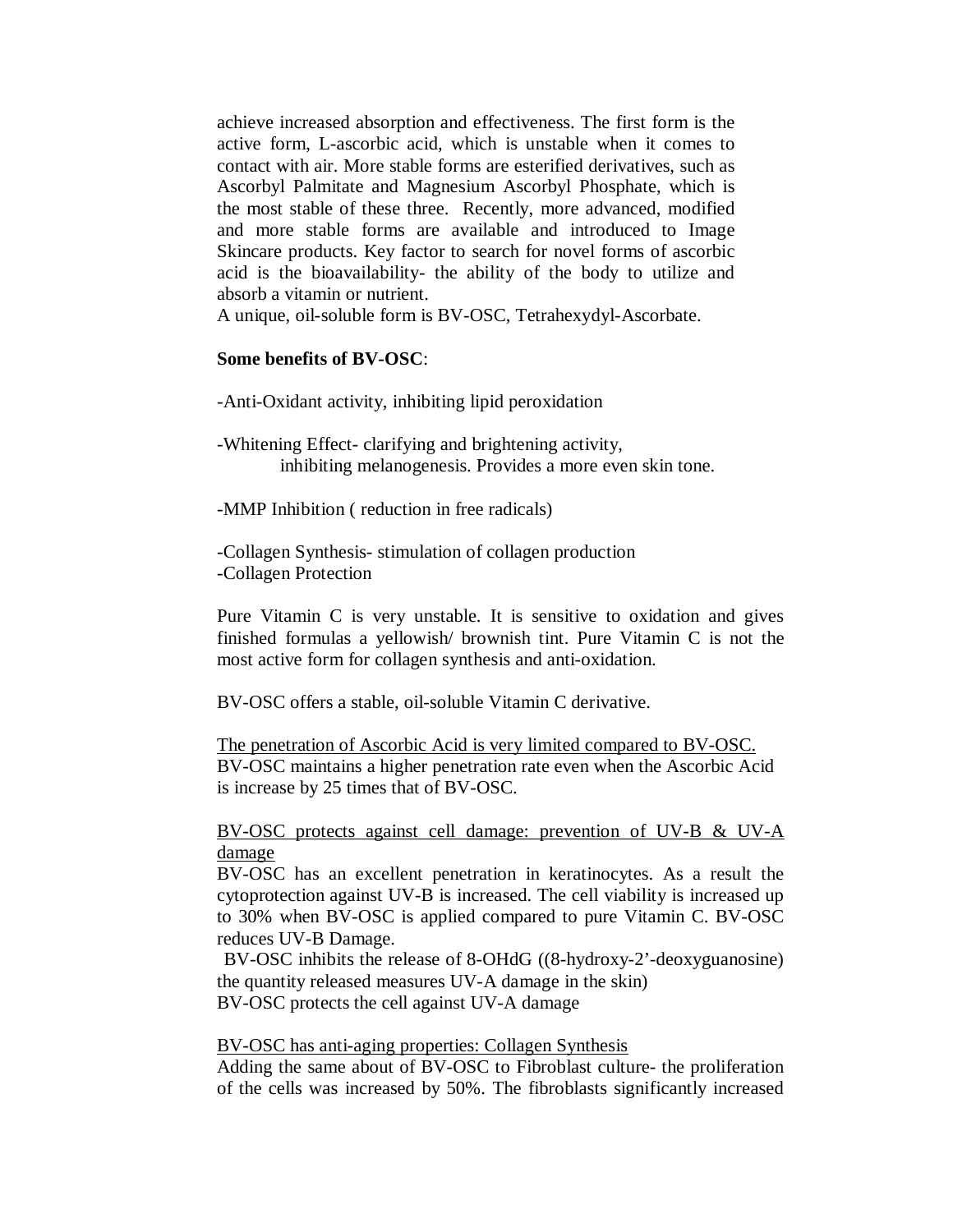collagen synthesis. The same dosage of ascorbic acid increases collagen synthesis by only 25%.

BV-OSC has MMP Inhibition Effect and whitening properties.

One of the many benefits of vitamin C in cosmetic formulations is the ability to provide a more even skin tone: "clarifying and brightening" effect.

In vitro test shows that BV-OSC reduces melanogenesis by more than 80% (see attached literature pg. 18)

BV-OSC can also be used to treat Acne and is contained in the Clear Cell medicated acne lotion.

For more information about BV-OSC used in Image Skincare products please refer to attached literature. The ingredient is listed under Ascorbic acid in our formulations.

References

- 1. "BV-OSC" by Barnet Products Corporation
- 2. "Vitamin C: Its Chemistry and Biochemistry", Michael B. Davies, John Austin, David A. Partridge. Royal Society of Chemistry
- 3. "Topical ascorbic acid on photoaged skin.Clinical, topographical and ultrastructural evaluation: double-blind study vs. placebo", Humbert PG, Haftek M, Creidi P, Lapie`re C, Nusgens B, Richard A, Schmitt D, Rougier A, Zahouani H. Exp Dermatol 2003: 12: 237–244
- 4. "Antioxidant vitamins and low-density lipoprotein oxidation." Abbey M, Nestel P J, Baghurst P A. Am J Clin Nutr 1993: 58: 525– 532.
- 5. "Topical vitamin C in aging." Colven R M, Pinnell S R. Clin Dermatol 1996: 14: 227–234.
- 6. "Age related response of human dermal fibroblasts to 1- ascorbic acid. Study of type I and III collagen synthesis." Dumas M, Chaudagne C, Bonte F, Meybeck A. C R Acad Sci III- 1996: 319: 1127–1132.
- 7. "Topical vitamin C treatment reduces ultraviolet B radiationinduced erythema in human skin." Murray J, Darr D, Reich J, Pinnell S. J Invest Dermatol 1991: 96: 587
- 8. "A fully automated system to study skin surface patterns." Corcuff P, Chatenay F, Leveque J L. Int J Cosmet Sci 1984: 6: 167–176.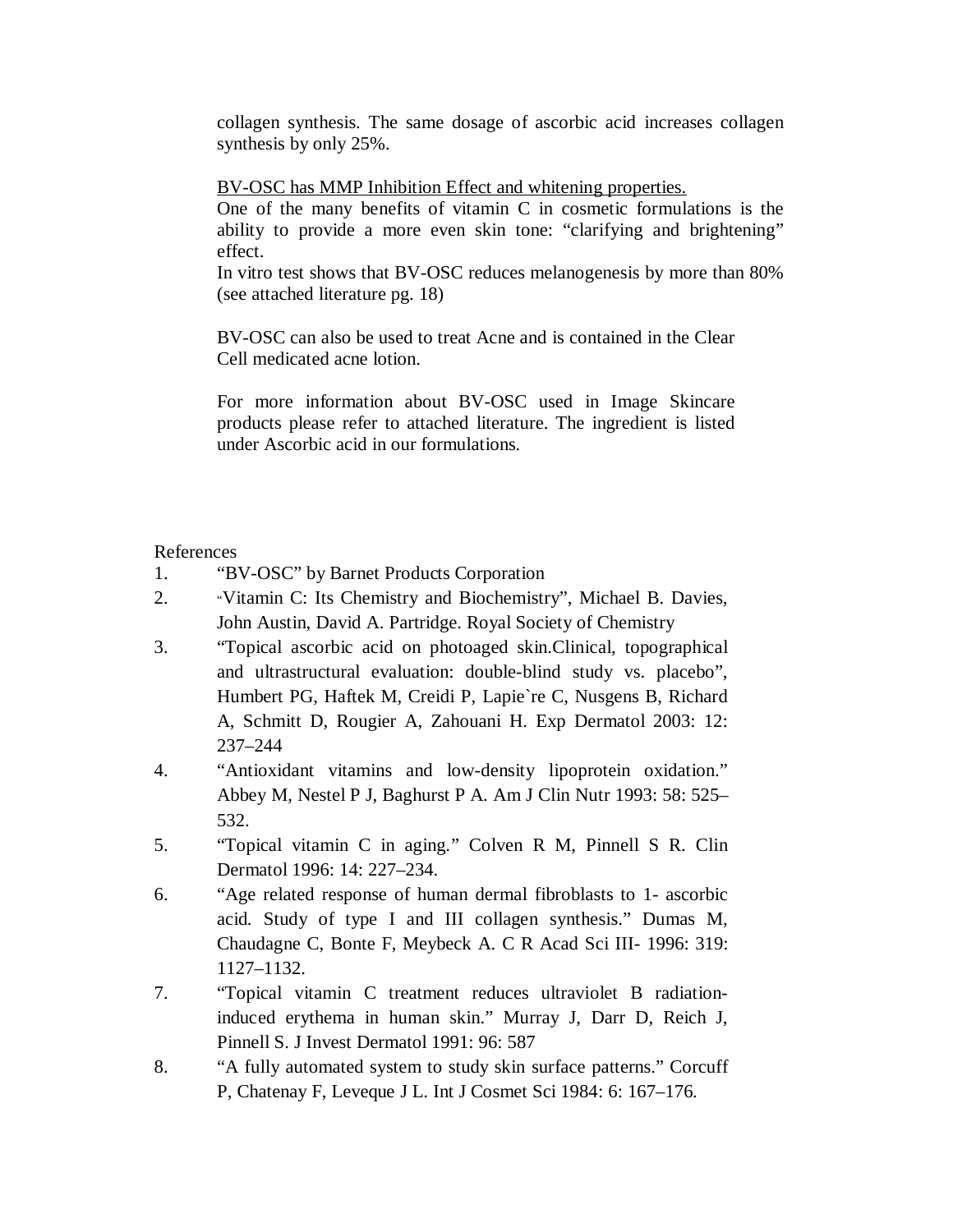- 9. "Optical profilometry: an objective method for quantification of facial wrinkles." Grove L, Grove M J, Leyden J L. J Am Acad Dermatol 1989: 21 (2): 631–637
- 10. "Quantification of the skin's topography by skin profilometry." Cook Th, Craft T J, Brunelle R L, Norris F, Griffin W A. Int J Cosmet Sci 1982: 4: 195–205.
- 11. "Use of topical ascorbic acid and its effects on photodamaged skin topography." Traikovich S S. Arch Otolaryngol Head Neck Surg 1999: 125: 1091–1098.
- 12. "Regulation of prolyl and lysyl hydroxylase activities in cultured human skin fibroblasts by ascorbic acid." Murad S, Sivarajah A, Pinnell S R. Biochem Biophys Res Commun 1981: 101: 868–875.
- 13. "Cellular functions of ascorbic acid." Padh H. Biochem Cell Biol 1990: 68: 1166–1173.
- 14. "Age-related changes in collagen synthesis and degradation in rat tissues." Mays P K, McAnulty R J, Campa J S, Laurent G J. Biochem J 1991: 276: 307–313
- 15. "Potential involvement of free radical reactions in ultraviolet lightmediated cutaneous damage." Black H S. Photochem Photobiol 1987: 46: 213–221.
- 16. "Regulations of collagen synthesis by ascorbic acid, transforming growth factor-beta and interferon- gamma in human dermal fibroblasts cultured in three-dimensional collagen gel are photoaging and aging independent." Chung Jh, Youn Sh, Kwon O S, Cho Kh, Youn J I, Eun H C. J Dermatol Sci 1997: 15: 188–200.
- 17. "Microtopography of the skin and aging." Agache P, Mignot J, Makki S. In: Kligman A M, Takase Y, eds. Cutaneous Aging. Tokyo: University of Tokyo Press, 1988: 475–499
- 18. "Double-blind, half-face study comparing topical vitamin C and vehicle for rejuvenation of photodamage." Fitzpatrick R E, Rostan E F. Dermatol Surg 2002: 28: 231–236. Humbert et al. 244
- 19. "An immunohistological study of anhydrous topical ascorbic acid compositions on ex vivo human skin", Geoffrey K Heber, MBBS, MBA, Boban Markovic, PhD & Amanda Hayes, PhD. Journal of Cosmetic Dermatology; Jun2006, Vol. 5 Issue 2, p150-156, 7p
- 20. "Ascorbic acid specifically increases type I and type III procollagen messenger RNA levels in human skin fibroblast." Geesin JC, Darr D, Kaufman R, Murad S, Pinnell SR. *J Invest Dermatol* 1988; 90 (4): 420–4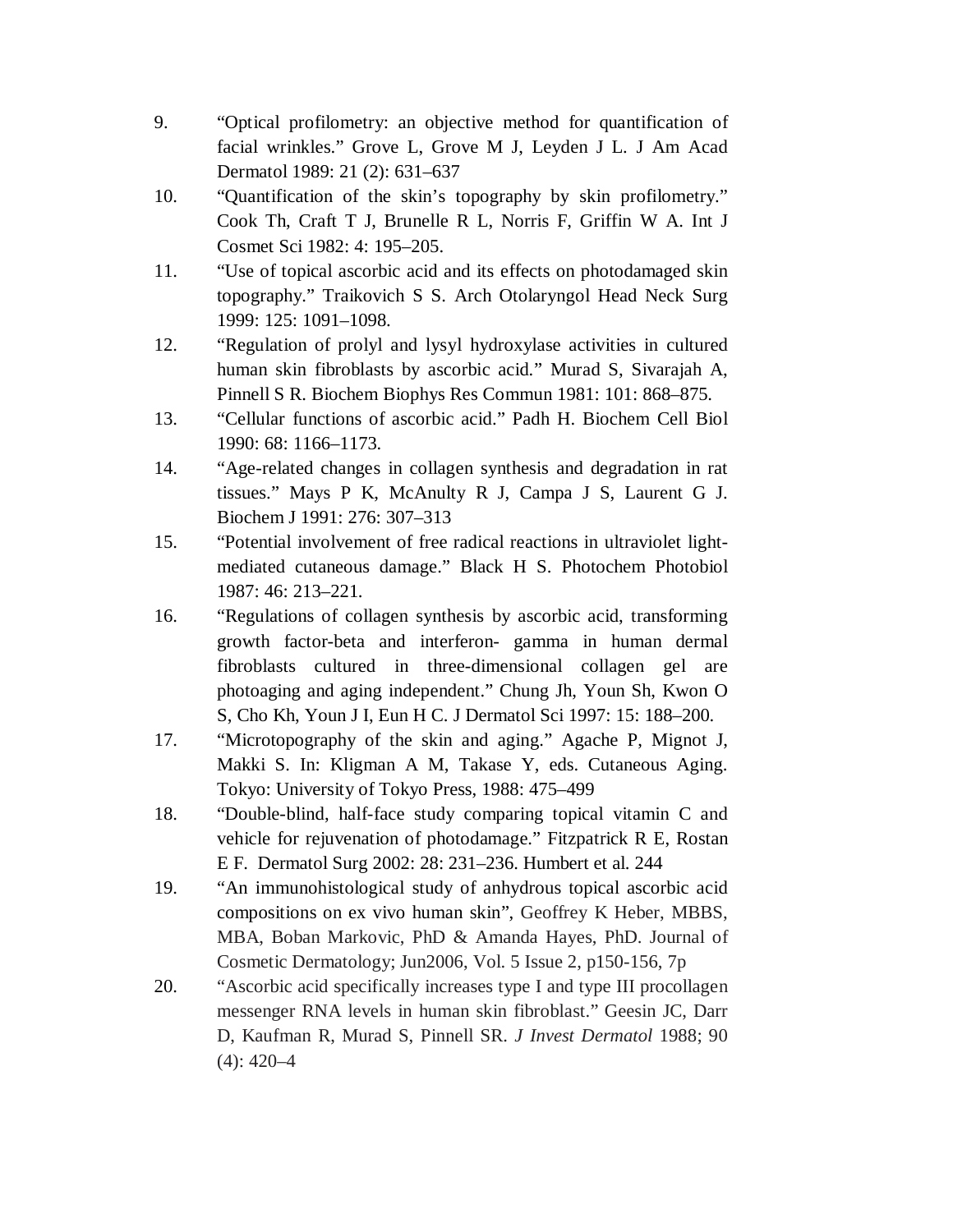- 21. "Topically applied vitamin C enhances the mRNA level of collagens I and III, their processing enzymes and tissue inhibitor of matrix metalloproteinase 1 in the human dermis." Nusgens BV, Humbert P, Rougier A *et al. J Invest Dermatol* 2001; 116 (6): 853– 9
- 22. "On the stability of ascorbic acid in emulsified systems for topical and cosmetic use." Gallarate M, Carlotti ME, Trotta M, Bovo S. *Int J Pharm* 1999; 188 (2): 233–41.
- 23. "Topical activity of ascorbic acid: from *in vitro* optimization to *in vivo* efficacy." Raschke T, Koop U, Dusing HJ *et al. Skin Pharmacol Physiol* 2004; 17 (4): 200–6.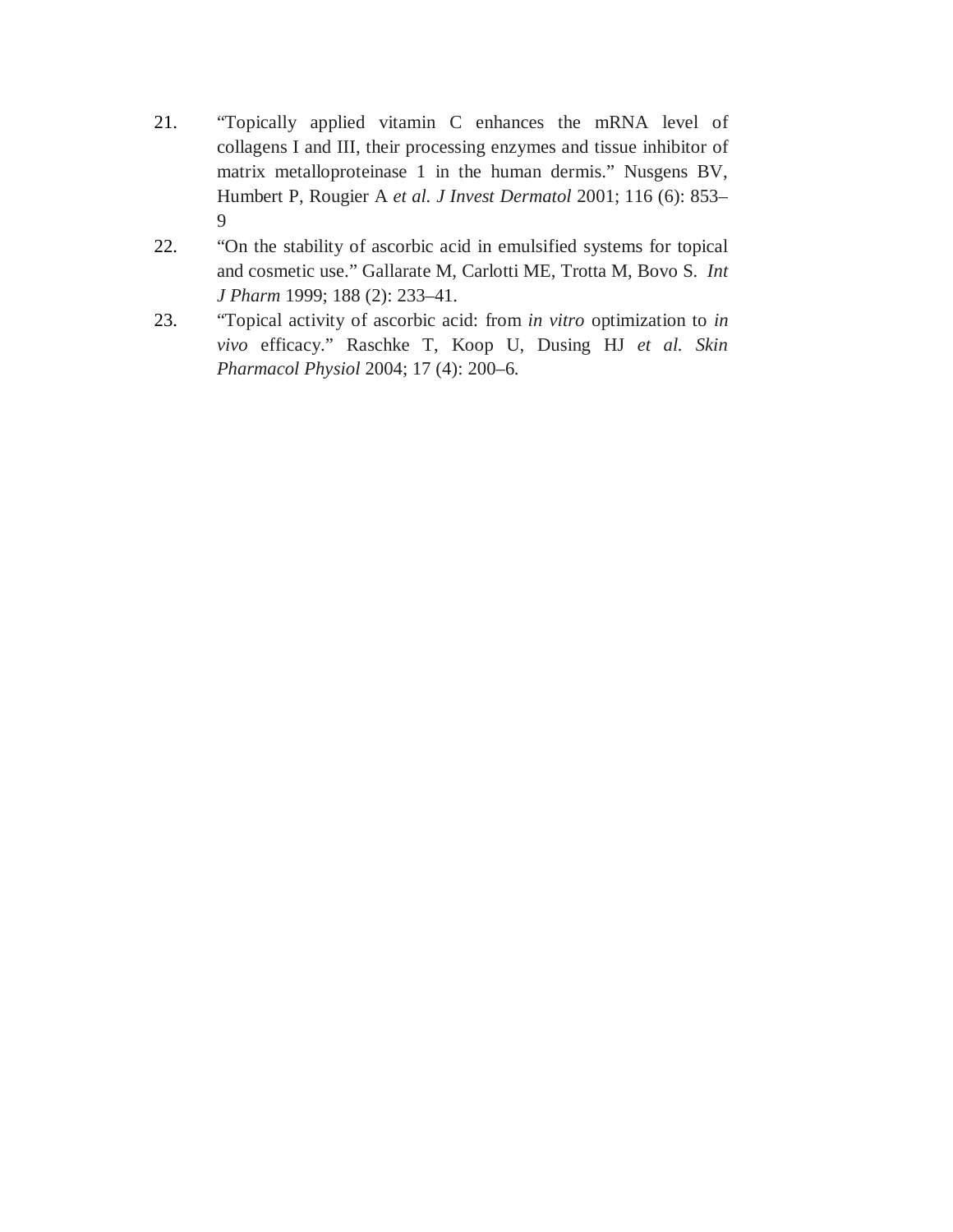



**Barnet Products Corporation** 140 Sylvan Avenue Englewood Cliffs NJ 07632 Tel 201 346 4620 Fax 201 346 4333 Web barnetproducts.com

### **Presents**

# **BV-OSC (TETRAHEXYLDECYL ASCORBATE)**



## **A STABLE, OIL-SOLUBLE FORM OF**

## **VITAMIN C**

**ANTI-OXIDANT WHITENING COLLAGEN SYNTHESIS**

**UV PROTECTION MMP INHIBITION COLLAGEN PROTECTION**

**DNA PROTECTION**

**NEW DATA: COMET ASSAY**

The information contained in this technical bulletin is, to the best of our knowledge, true and accurate. No warranty, expressed or implied is made or intended. The use should be based upon the customer's own investigations and appraisal. No recommendation should be construed as an inducement to use a material in infringement of patents or applicable government regulations.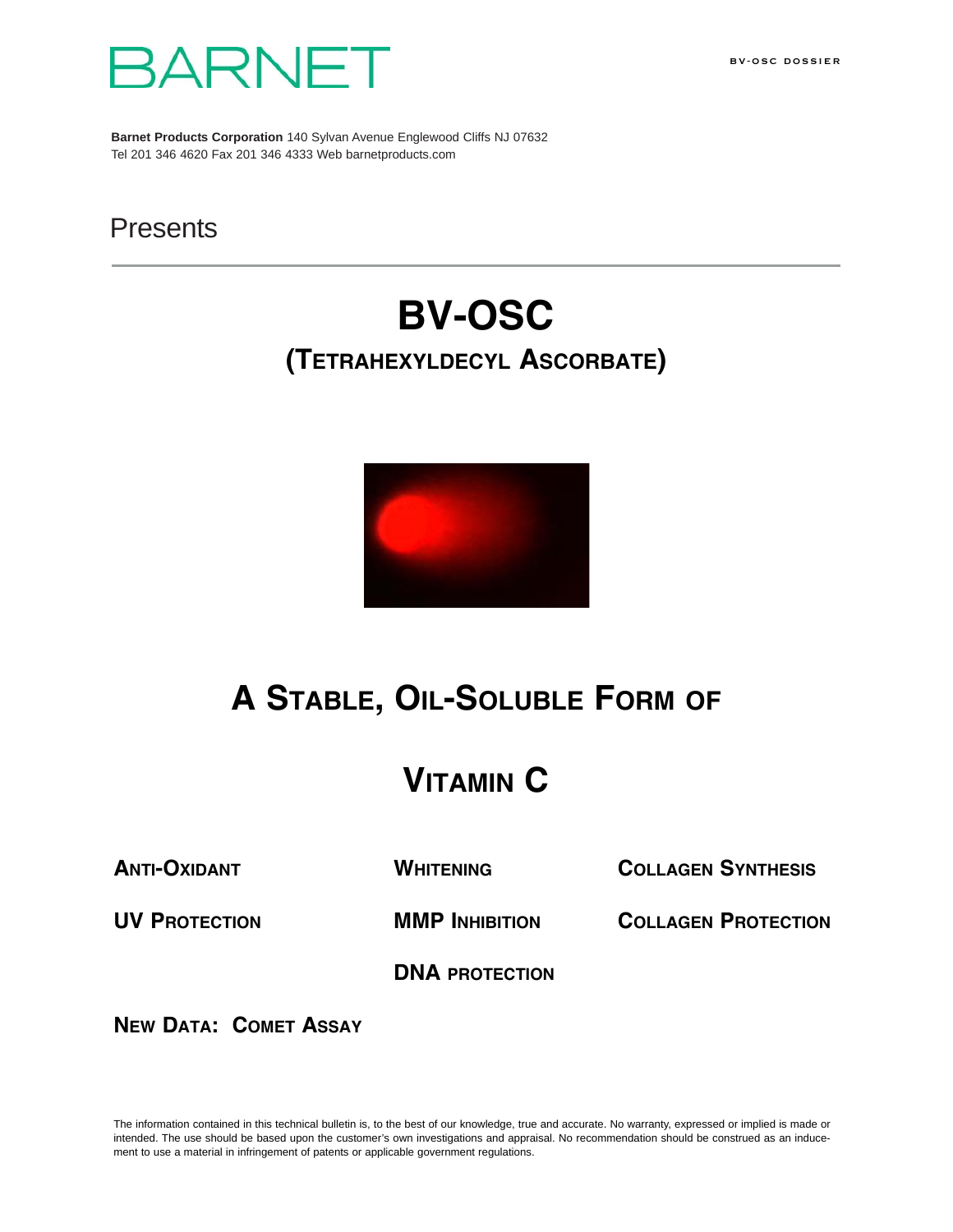**PAGE**

## *BV-OSC*

| <b>Introduction: Synthesis of BV-OSC</b>                                                                                                                                          | 3                                        |
|-----------------------------------------------------------------------------------------------------------------------------------------------------------------------------------|------------------------------------------|
| 1. BV-OSC is very bio-available.                                                                                                                                                  | 4                                        |
| A. BV-OSC penetrates into the epidermis.<br>B. BV-OSC penetrates the cells.                                                                                                       | 4<br>$4 - 5$                             |
| 2. BV-OSC is very functional for stress protection.                                                                                                                               | 6                                        |
| A. BV-OSC is an anti-oxidant.<br>B. BV-OSC protects against cell damage.<br>C. BV-OSC reduces UV-B damage.<br>p53 Release<br><b>Comet Assay</b><br>D. BV-OSC reduces UV-A damage. | 6<br>$\overline{7}$<br>8<br>9<br>9<br>12 |
| 3. BV-OSC has anti-aging properties.                                                                                                                                              | 14                                       |
| A. BV-OSC and collagen synthesis<br>B. BV-OSC and MMP inhibition                                                                                                                  | 14<br>15                                 |
| 4. BV-OSC has whitening properties.                                                                                                                                               | 16                                       |
| A. BV-OSC inhibits melanogenesis (in vitro test)                                                                                                                                  | 16                                       |
| 5. Doctor's Application                                                                                                                                                           | 18                                       |
| <b>SUMMARY</b>                                                                                                                                                                    | 20                                       |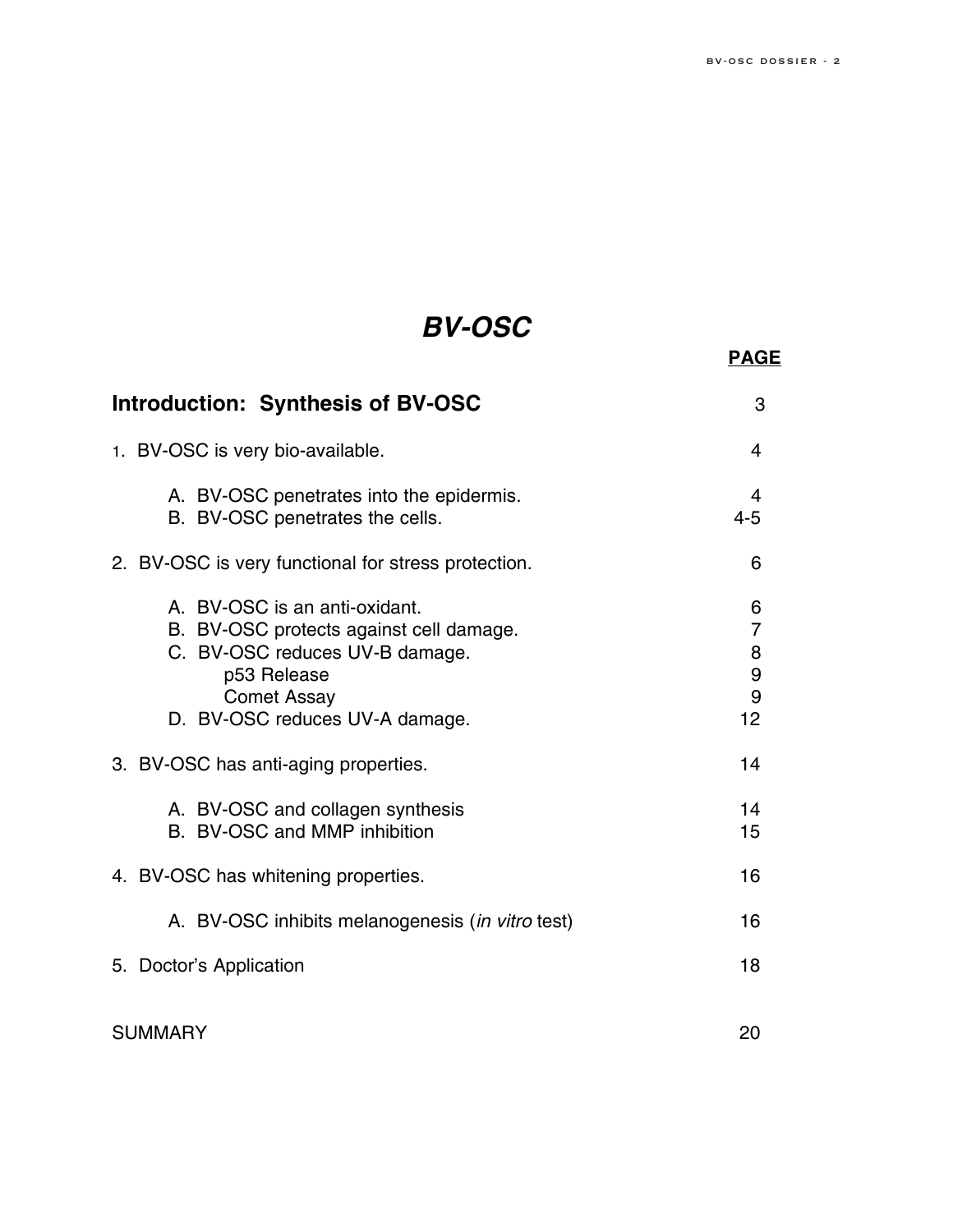### **INTRODUCTION**

## **Development of New Oil Soluble Vitamin C Derivative**



**INCI Name: Tetrahexyldecyl Ascorbate (BV-OSC)**

### *BV-OSC is a stable, oil-soluble Vitamin C ester.*

The benefits of using Vitamin C in formulations include:

- --- Anti-oxidant activity, inhibiting lipid peroxidation
- --- UV-A and UV-B protection
- --- Clarifying and brightening activity, inhibiting melanogenesis
- --- Stimulation of collagen production
- --- Inhibition of MMP's

Pure Vitamin C is very unstable. It is sensitive to oxidation and gives finished formulas a yellowish tint. Note also that pure vitamin C is not the most active form for collagen synthesis and anti-oxidation.

Barnet Products offers a stable, oil-soluble Vitamin C derivative:

---BV-OSC INCI NAME: Tetrahexyldecyl Ascorbate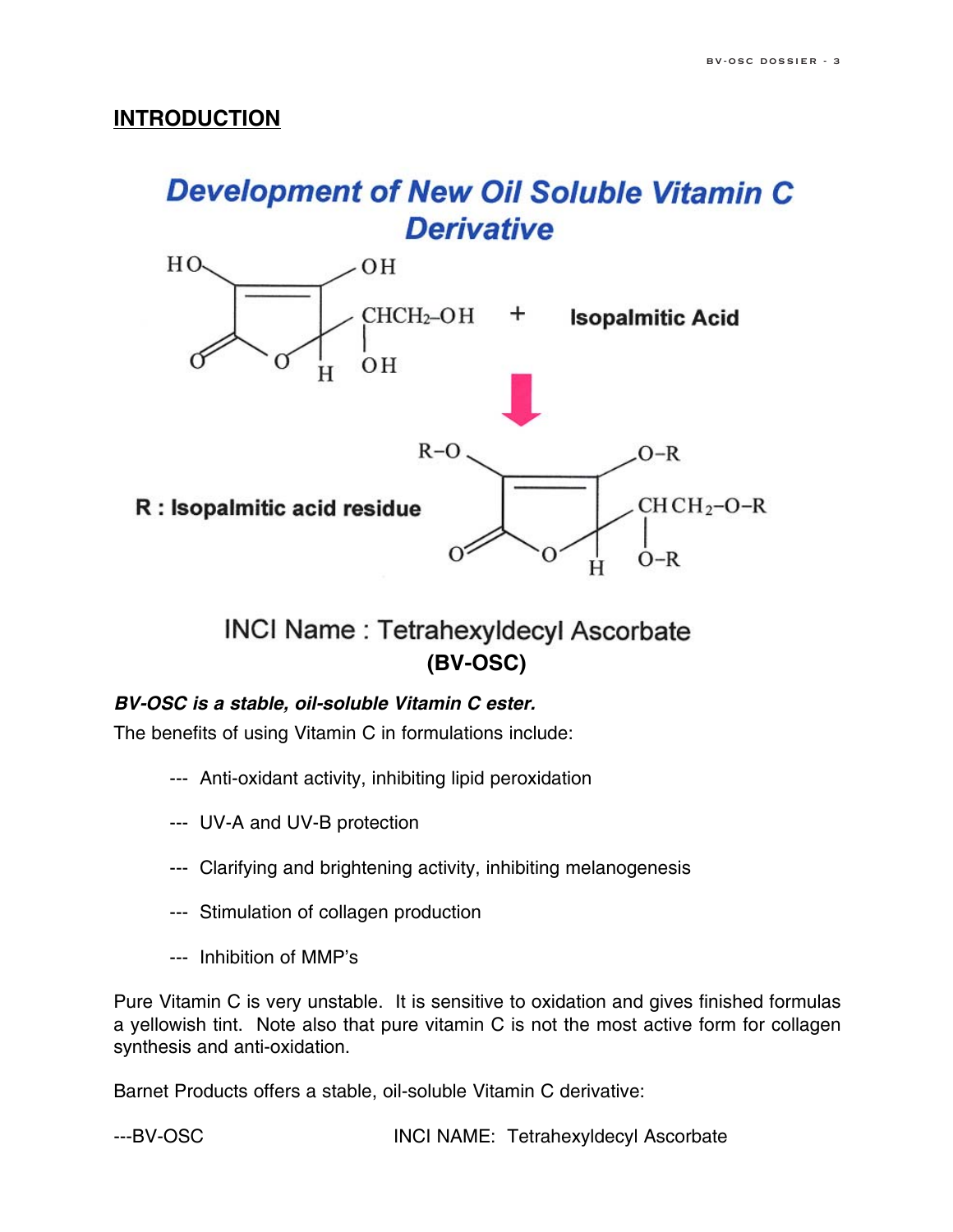### *1. BV-OSC is very bio-available.*

### **A. Percutaneous Absorption of BV-OSC and Delivery and Deposition with Polyolprepolymer-2 (PPG-12/SMDI Copolymer)**

The first part of this presentation demonstrates that BV-OSC is retained in the epidermis and, to some extent, in the dermis. This retention can be doubled with the use of 2% PP-2 (Figure 1). A cream containing 5µM of BV-OSC was applied on the skin set on Franz. diffusion cells. BV-OSC concentrations in the epidermis and dermis were determined after 24 hours.

The second part of the presentation compares the penetration of "equivalent Ascorbic Acid" into the epidermis of BV-OSC and VC-PMG. Results show equivalent Ascorbic Acid penetration with 0.75% BV-OSC and 3% VC-PMG, suggesting that BV-OSC provides excellent penetration (Figure 2)*.*



*Figure 1: Excellent Percutaneous Absorption*

Method of Measurement: Diffusion cell with human skin

|  |  |  | Figure 2: Amount of Ascorbic Acid Penetrated Into the Epidermis |  |  |
|--|--|--|-----------------------------------------------------------------|--|--|
|--|--|--|-----------------------------------------------------------------|--|--|

|                                                  | <b>VC-PMG</b> | <b>BV-OSC</b>    |
|--------------------------------------------------|---------------|------------------|
| Molecular Weight                                 | 289.5         | 1129.8           |
| <b>Ascorbic Acid Moiety</b><br>in the Molecule   | 59.4%         | 15.2%            |
| <b>Skin Penetration</b><br>(Amount in Epidermis) | 0.7%          | 11.6%            |
| Ascorbic Acid Penetrated into<br>the Epidermis   | 0.42%         | 1.76%            |
| Example                                          | 3% VC-PMG     | <b>1% BV-OSC</b> |
| In the Formulation                               | 0.0126%       | 0.0176%          |

Tested on excised human skin with the addition of 3% Polyolprepolymer-2 from Bertek using radiolabelled samples on diffusion cells.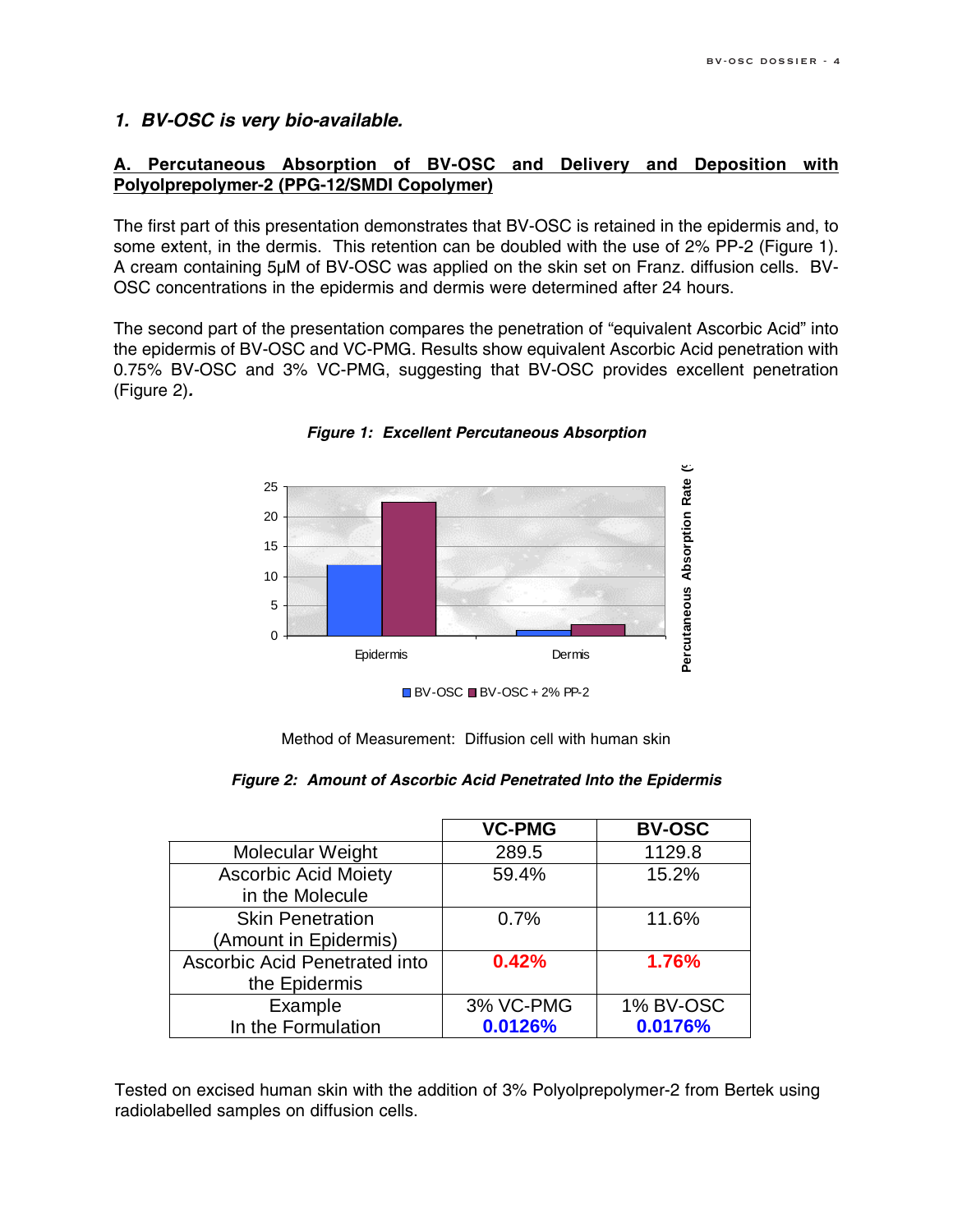### **B. The penetration of Ascorbic Acid is very limited. The difference in penetration at levels between 50 µM and 500 µM is minimal.**

The penetration of BV-OSC is dose-dependent, and surpasses that of Ascorbic Acid at the same concentration (20µM) by three-fold. BV-OSC maintains a higher penetration rate even when the Ascorbic acid is increased by 25 times that of BV-OSC.



### **Uptaken Content of Intracellular (Keratinocytes) Ascorbic Acid**

Concentration (µM)



**Fibroblast**

Cells were treated with the medium containing various concentrations of BV-OSC or Ascorbic Acid (AsA). After 2 hours in incubation, cells were homogenized and the content of free Ascorbic Acid was determined using HPLC.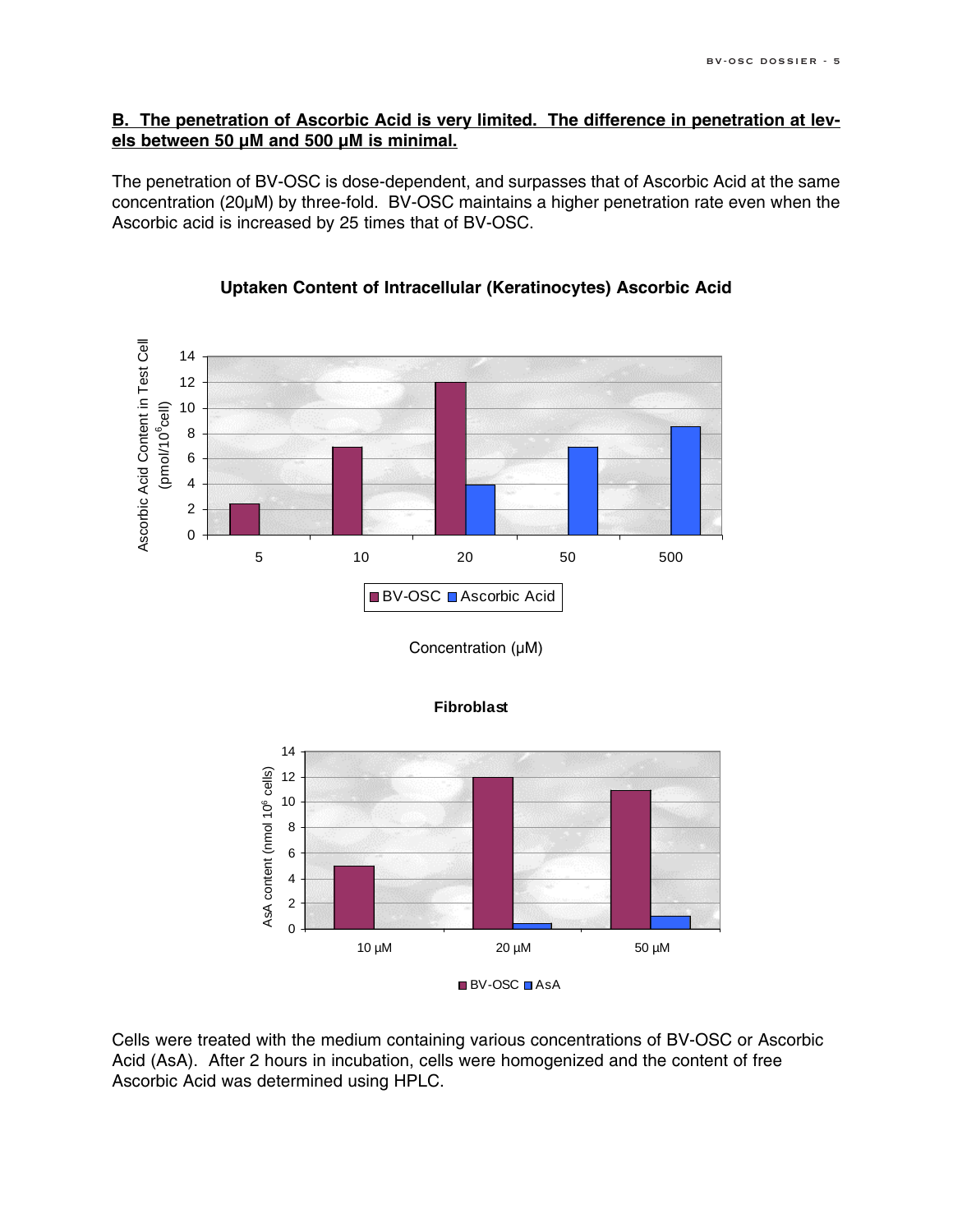### *2. BV-OSC is very functional for stress protection.*

### **A. Anti-Oxidant Activity of BV-OSC**

### *Stable Radical Reducing Activity (DPPH Method)*

Incubating time (hours)



The reducing activity of each 2.0mmol of BV-OSC (in red above) or Ascorbic Acid (blue) was measured by using a stable radical DPPH (0.01mmol) with phosphate buffer (pH 7.0) at 37° C for 48 hours.

As shown, for BV-OSC, the reduction ratio (%) of DPPH after 3 hours, 24 hours and 42 hours from the reaction started was 18.7%, 52% and 98.1%, respectively.

On the other hand, for Ascorbic Acid, the reduction ratio (%) of DPPH reached almost 100% after 30 minutes. The difference of the reducing activity between BV-OSC and Ascorbic Acid seems to be related to the difference of activity of the 2-hydroxyl group in the structure which possesses the protom donating ability.

2-hydroxyl group in BV-OSC is blocked with 2-hexadecanoyl moiety. In order that BV-OSC possesses the reducing activity against DPPH, it is necessary to hydrolyze the 2-acyl moiety and liberate the 2-hydroxyl group.

Accordingly, BV-OSC seems to act as a radical scavenger more slowly than Ascorbic Acid.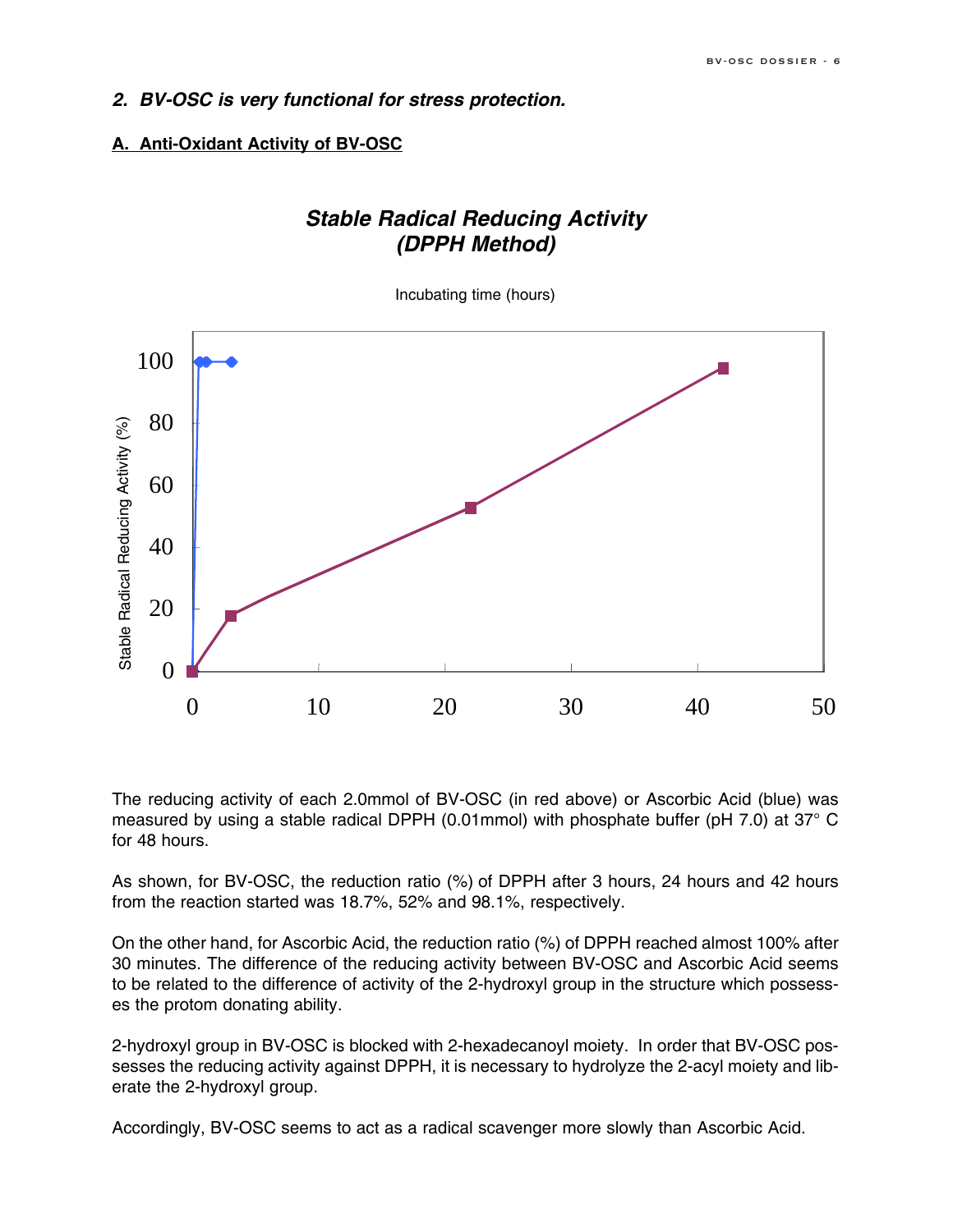### **B. BV-OSC Protects Against Cell Damage**



Protection of Cell Damage Induced by H<sub>2</sub>O<sub>2</sub>

HaCaT keratinocytes were treated with various 100 µM of various Vitamin C derivatives for 24 hours. After treatment of 20 µM for 2 hours, cell survival was estimated.



**Protection of Cell Damage Induced by t-BPH Protection of Cell Damage Induced by t-BHP**



HaCaT keratinocytes were treated with various 100 µM of various Vitamin C derivatives for 24 hours. After treatment of 1.0 nM of t-BHP for 4 hours, cell survival was estimated.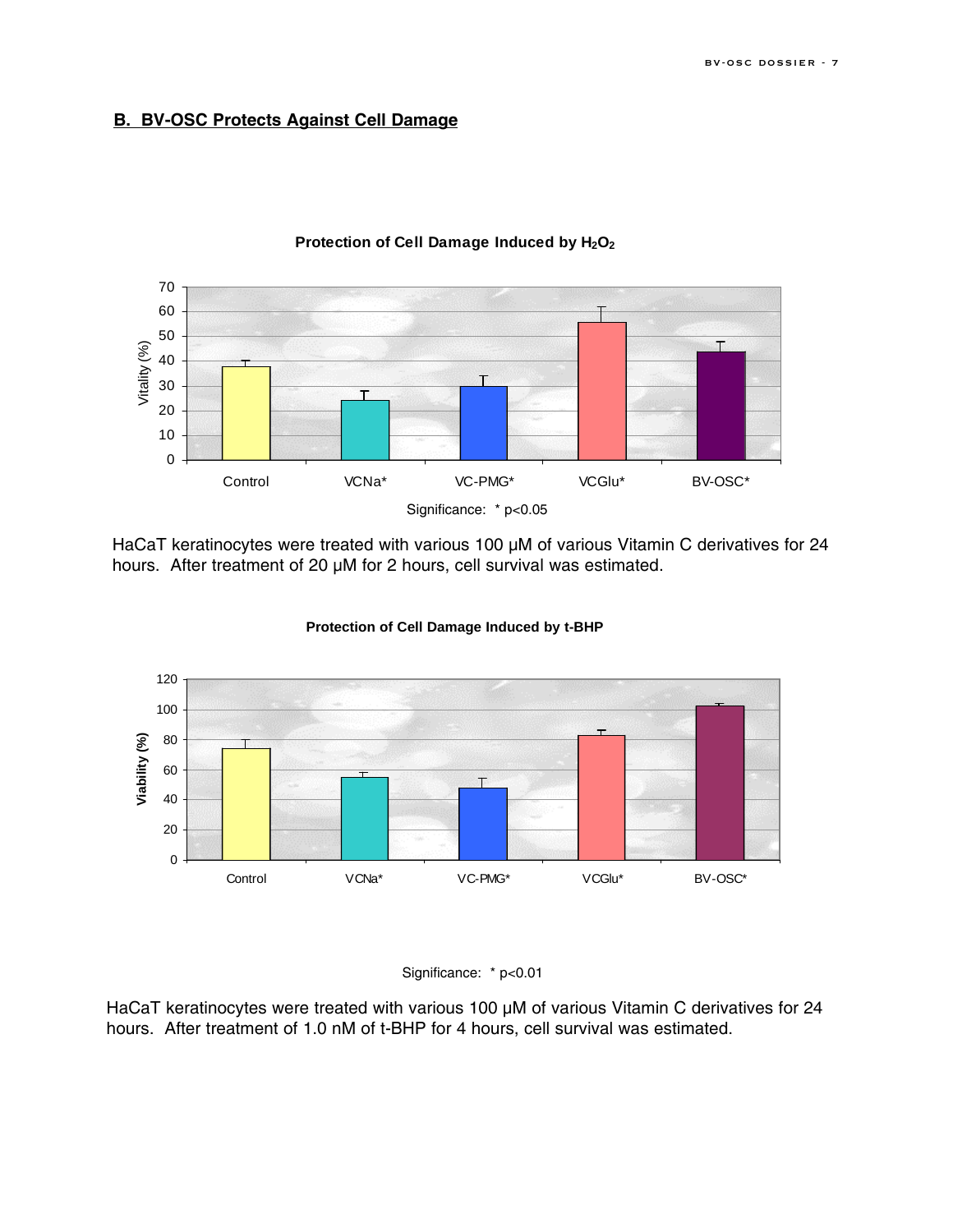### **C. Prevention of UV-B Damage with BV-OSC or Ascorbic Acid**

BV-OSC has an excellent penetration in keratinocytes. As a result the cytoprotection against UV-B is increased. The cell viability is Increased up to 30% when BV-OSC is applied compared to pure Vitamin C.



**Cytoprotective Effect Against Cell Mortality of UV-B Irradiated Skin Keratinocytes**

Amount of UV-B Irradiation (mJ/cm2)



200 mJ/cm2 UVB

HaCaT keratinocytes were treated with various 100 µM of various Vitamin C derivatives for 24 h. After 24 h from UVB irradiation, cell survival was estimated. Significance: \* p<0.05, \*\* p<0.01.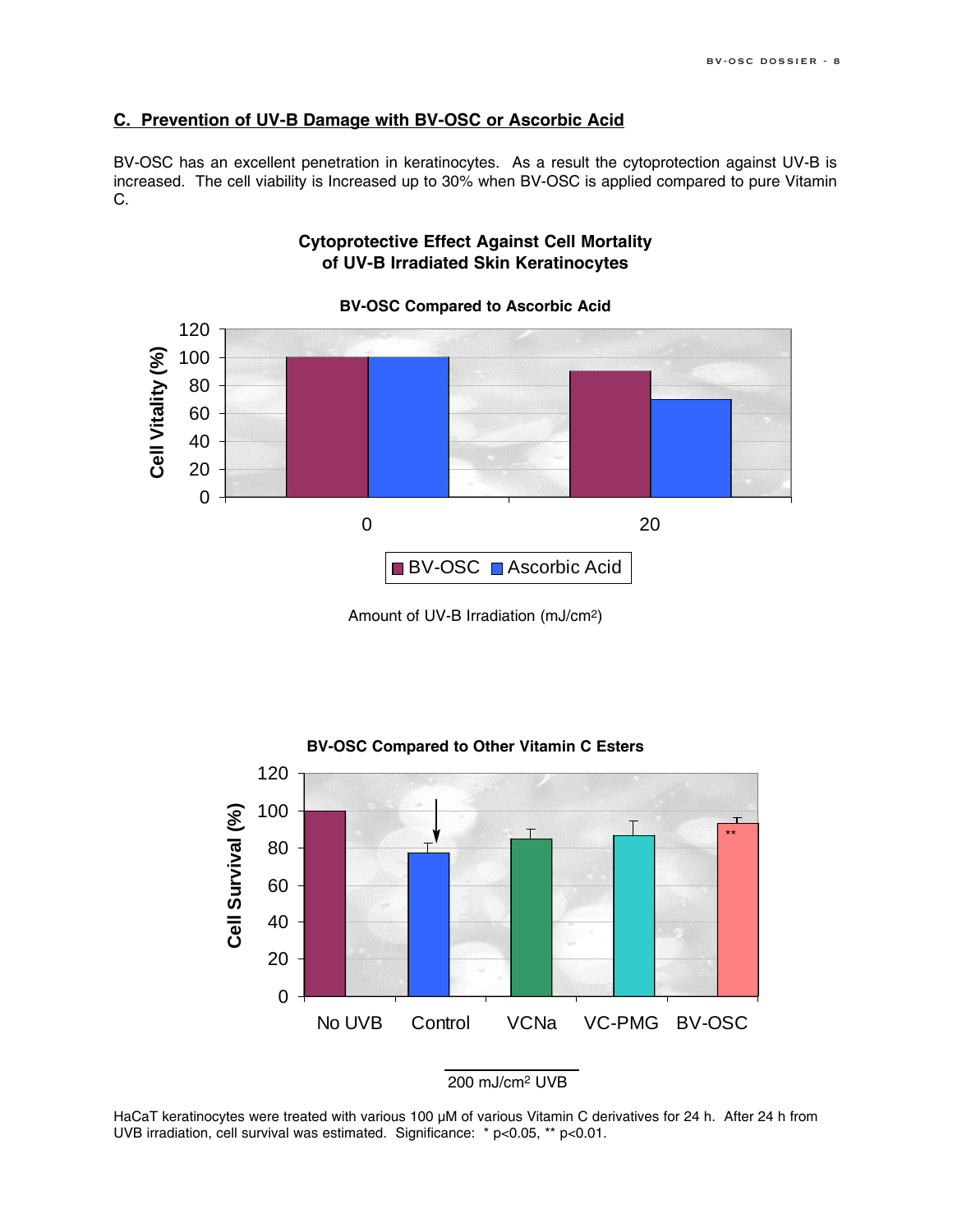*Comet Assay*

### **Idea**



#### **What is Comet Assay ?**

The comet assay, also called the 'Single Cell Gel Assay', is the technique to detect DNA damage and repair at the level of single cells. The comet assay or single cell gel electrophoresis assay is based on the alkaline lysis of labile DNA at sites of damage. 'Comet Assay' is one of the most popular tests of DNA damage detection (e.g., single- and double-strand breaks, oxidative-induced base damage, and DNA-DNA/DNA-protein cross linking ) by electrophoresis, developed in recent years.

#### **Merits Of Comet Assay :**

•Very high sensitivity to detect DNA damage •Rapid and easy to handle

•Little amount of cell samples needed

•Applied to most eukaryotic cells

### **Western Blot (p53 expression suppressed by BV-OSC)**

#### **Result:**

**BV-OSC @ 0.005% : p53 expression decreased to 50% BV-OSC @ 0.01% : p53 expression decreased to 10%**



**Concentration of BV-OSC:**

**0 0.005 0.01 (%)**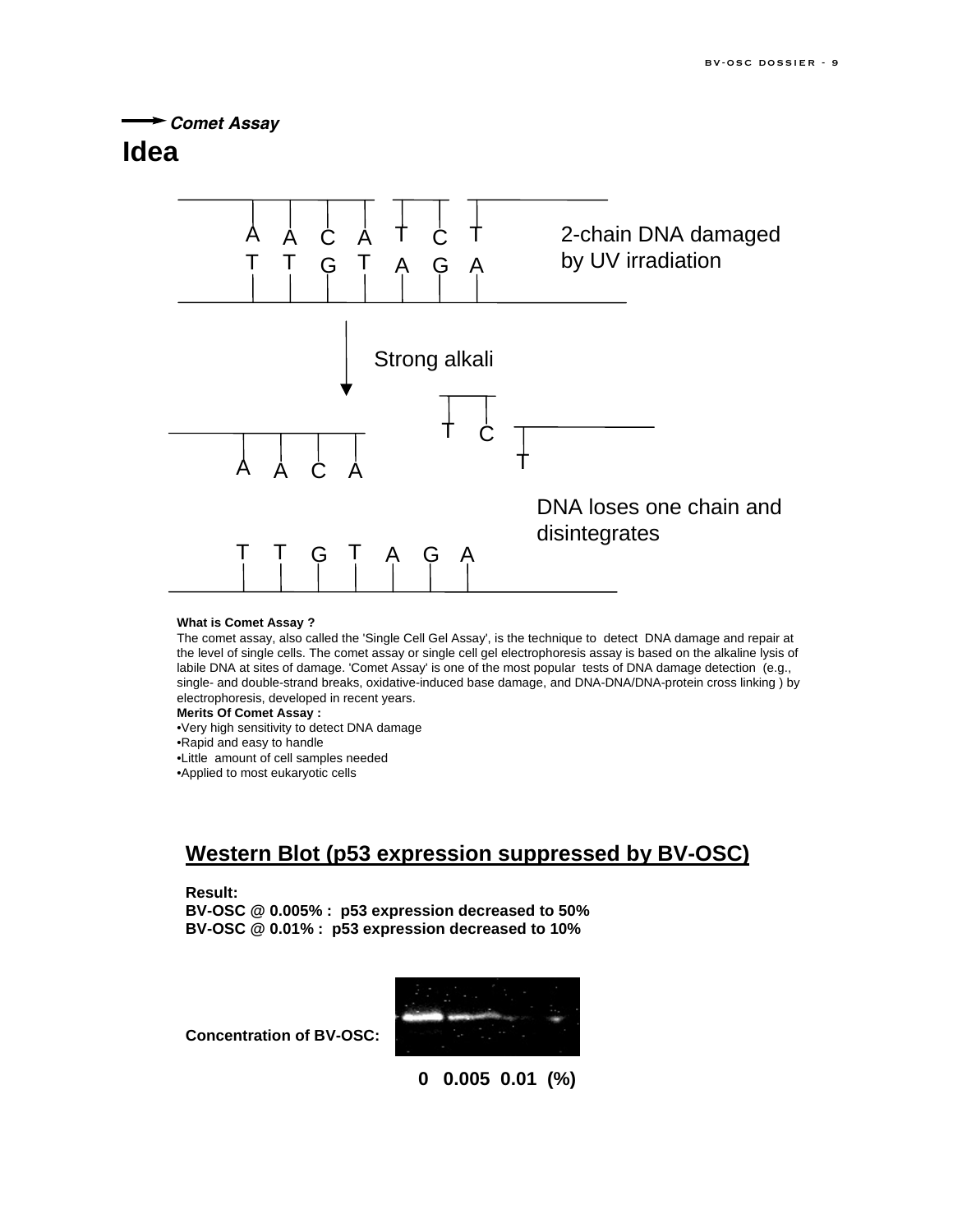*Quantitative Evaluation of Protection*



Human dermal fibroblasts were treated with various concentration of BV-OSC for 24 h. 100 mJ/cm2 UVB was irradiated following additional 24h cultivation. p53 (proteins that cause apoptosis, or cell death) is secreted in the cell. The cells were then lysed and the medium was tested for for p53 expression by Western blotting.

BV-OSC limits p53 synthesis. It reduces UV-B damage.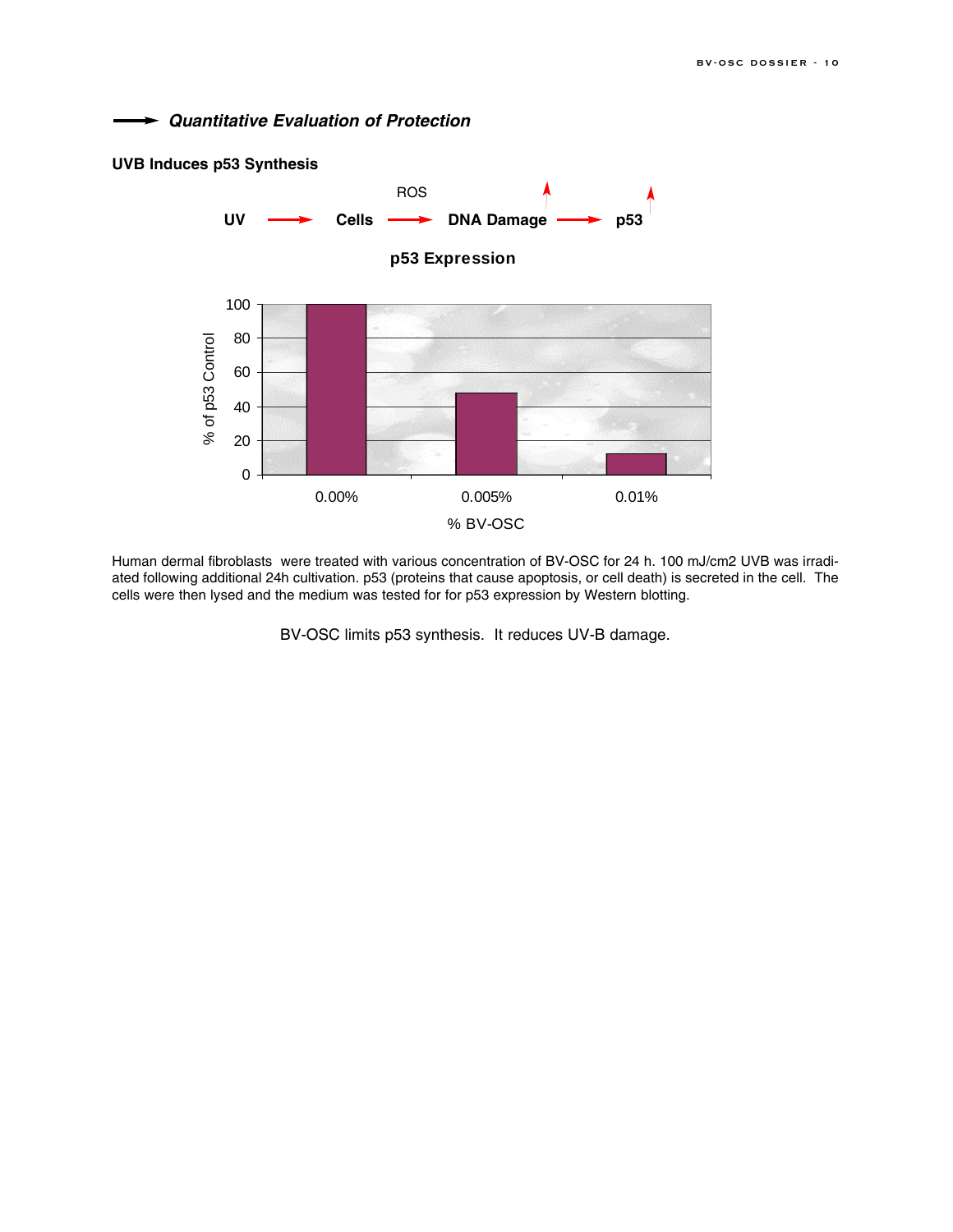

DNA damage was evaluated by the comet assay. HaCaT keratinocytes which were treated with VC derivatives for 24 h, were exposed to UVB at 100 mJ/cm<sup>2</sup>. Cells are stained with etidium bromide.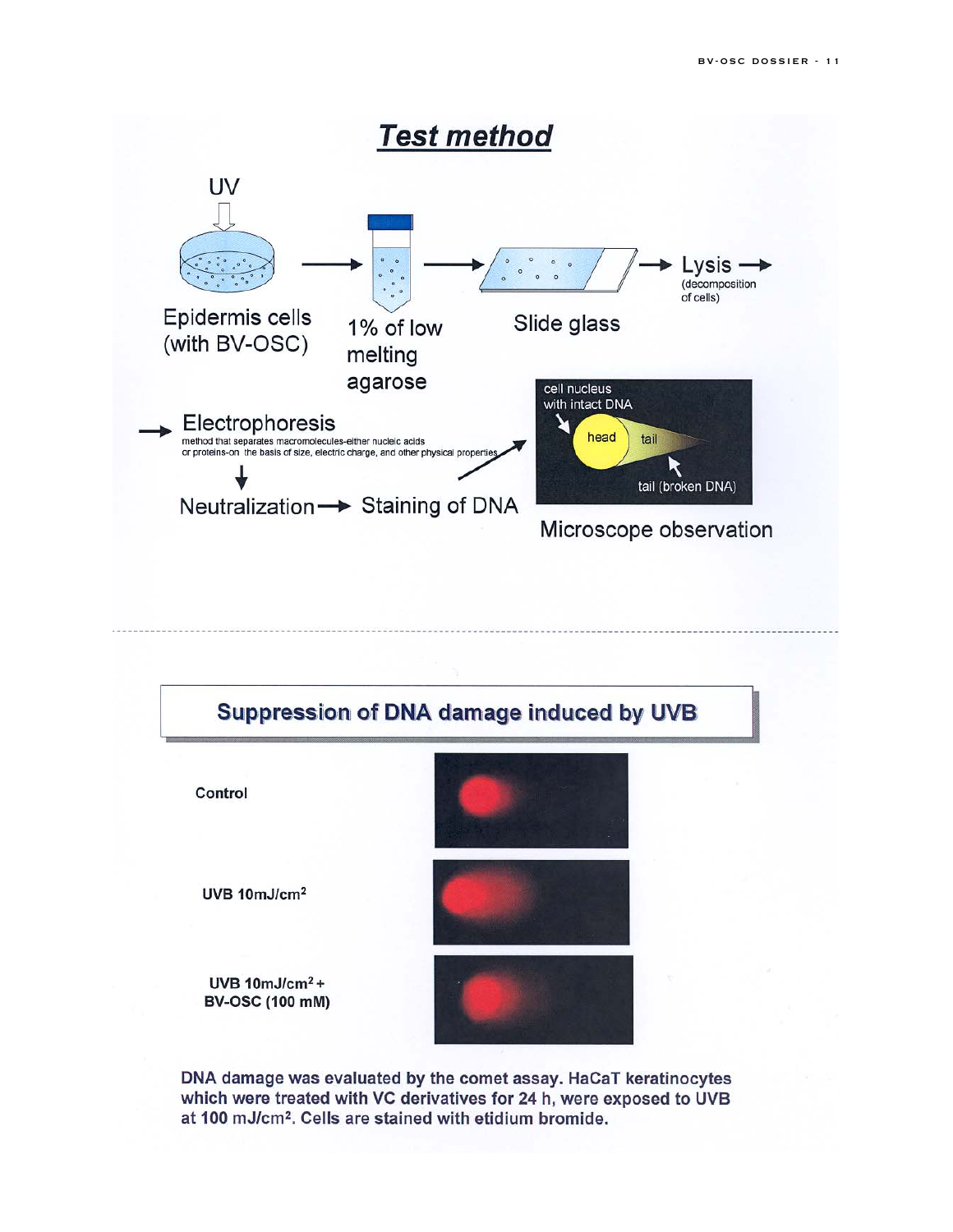

### **Suppression of DNA Damage Induced by UVB**

DNA damage was evaluated by the comet assay. HaCaT keratinocytes which were treated with VC derivatives for 24 h, were exposed to UVB at 10 mJ/cm2, n=50.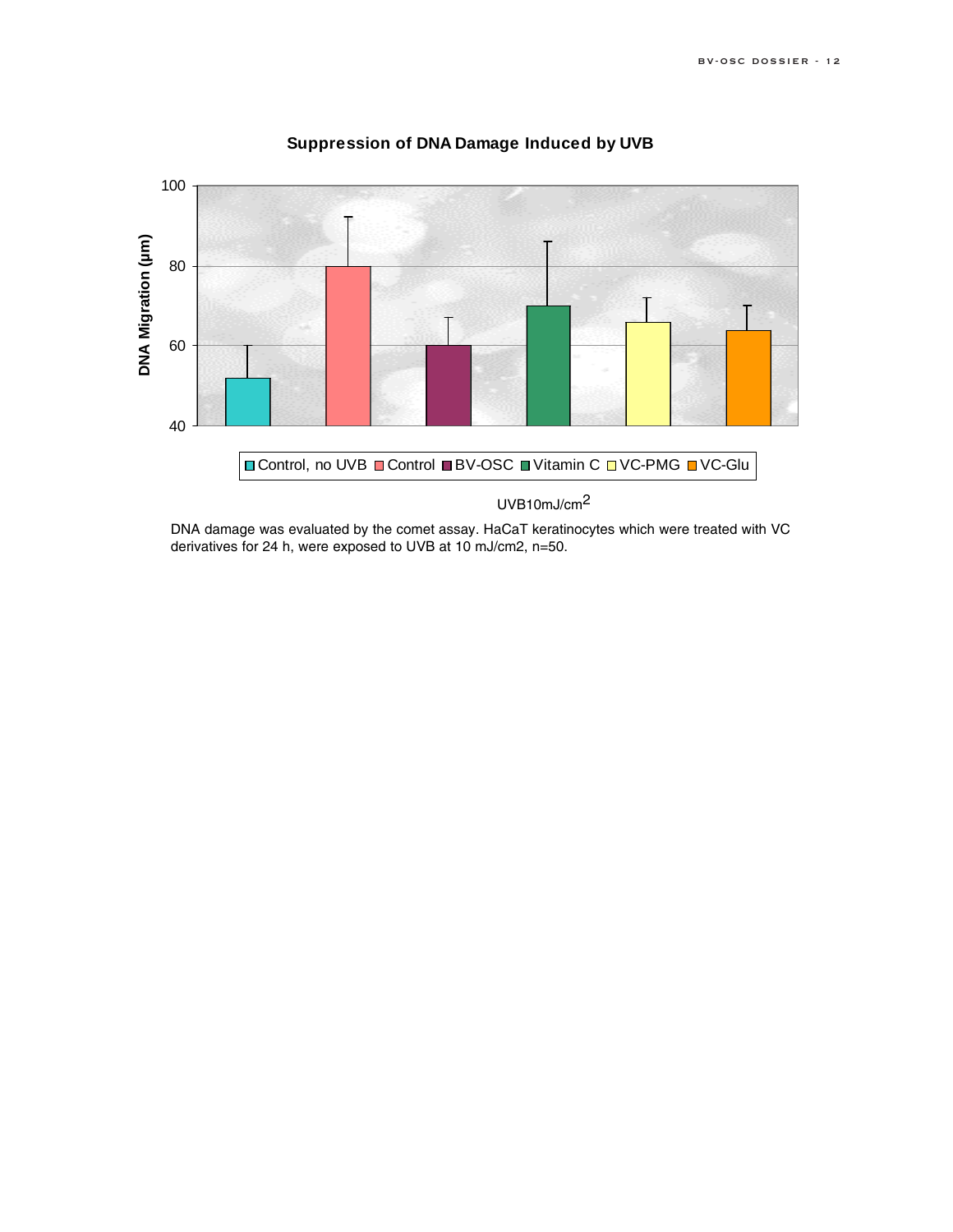### **D. BV-OSC Prevents UV-A Damage**

### **Cyto-Protective Effect of BV-OSC Against UVA Irradiation**



 $20 \mu m$ 

**Cell Survival (%)**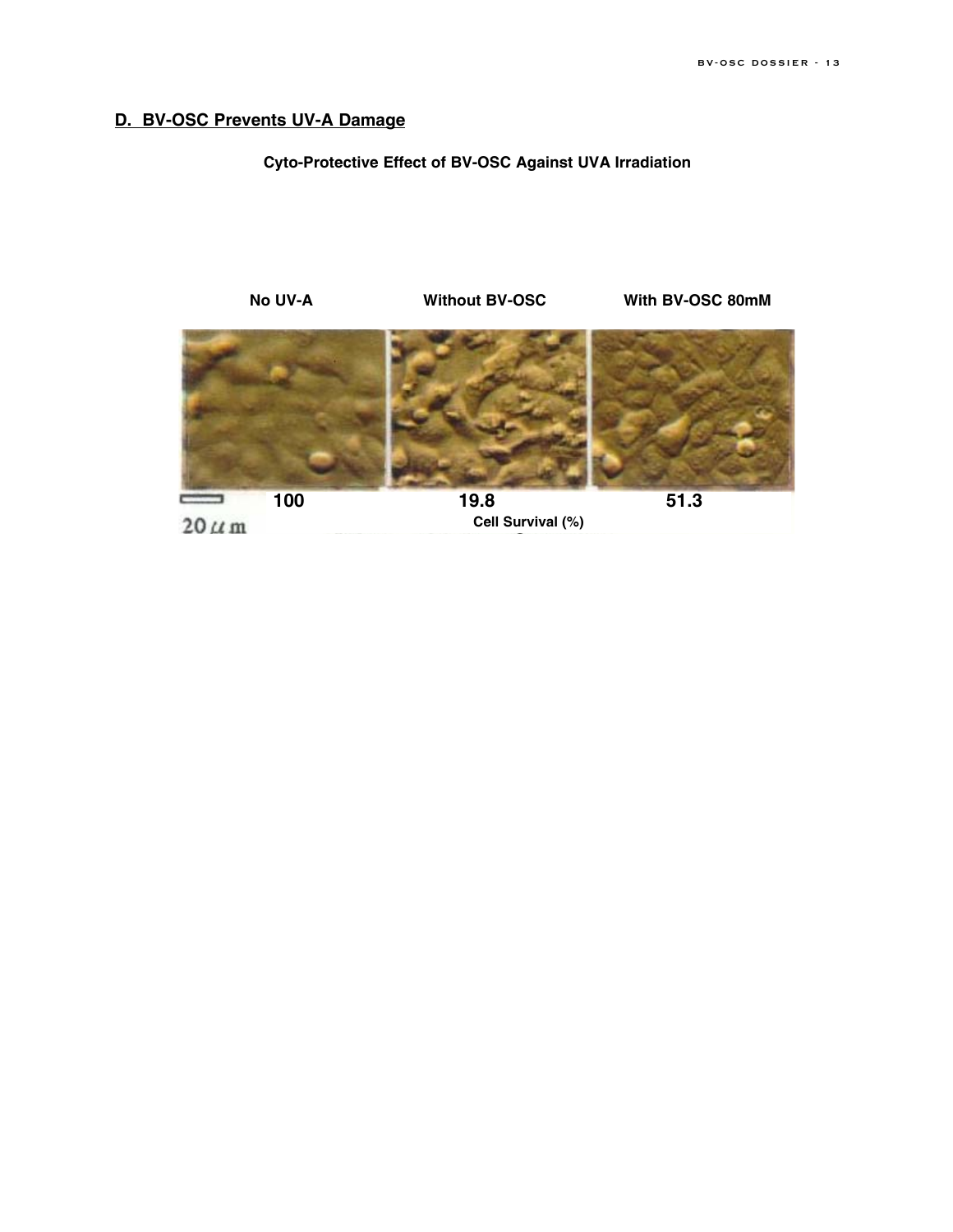

UVA damage can be measured by the quantity of 8-OHdG released.



HaCaT cells were treated with 80 mM BV-OSC. After UVA irradiation, 8-OHdG was detected immunohistochemically using anti-8-OHdG antibody.

The application of BV-OSC inhibits the release of 8-OHdG, thereby protecting the cell against UV-A damage.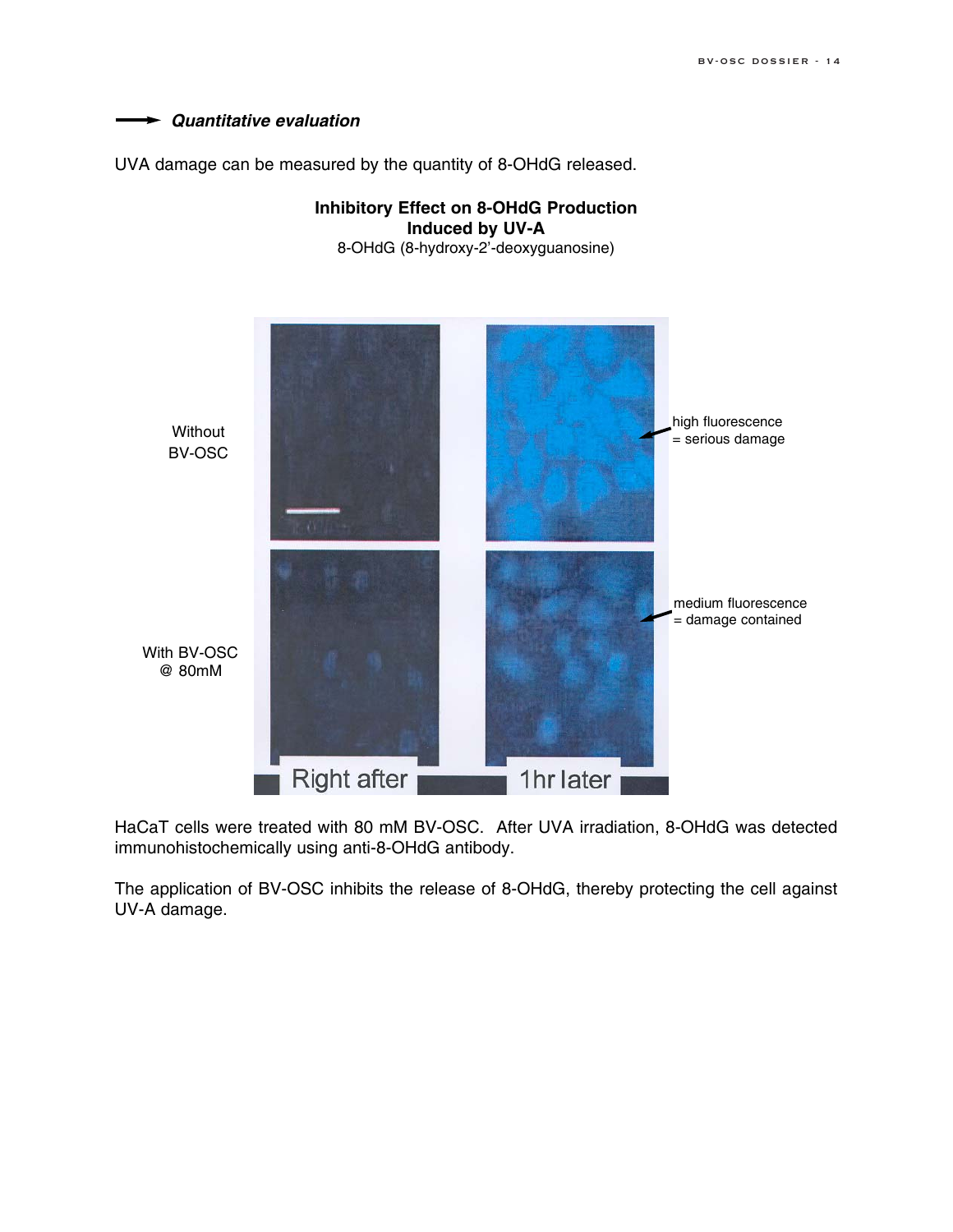### *3. BV-OSC has anti-aging properties.*

### **A. BV-OSC and Collagen Synthesis**

First we observed that by adding 0.1% of BV-OSC in a fibroblast culture, the proliferation of the cells is increased by 50% (Figure 1).

Furthermore, the fibroblasts are significantly increasing collagen synthesis. It doubles with the use of 50µM of BV-OSC. The same dosage of Ascorbic Acid increases collagen synthesis by only 25% (Figure 2).



*Figure 1: BV-OSC and Cell Proliferation*

*Figure 2: Comparison of Ability for Collagen Synthesis*

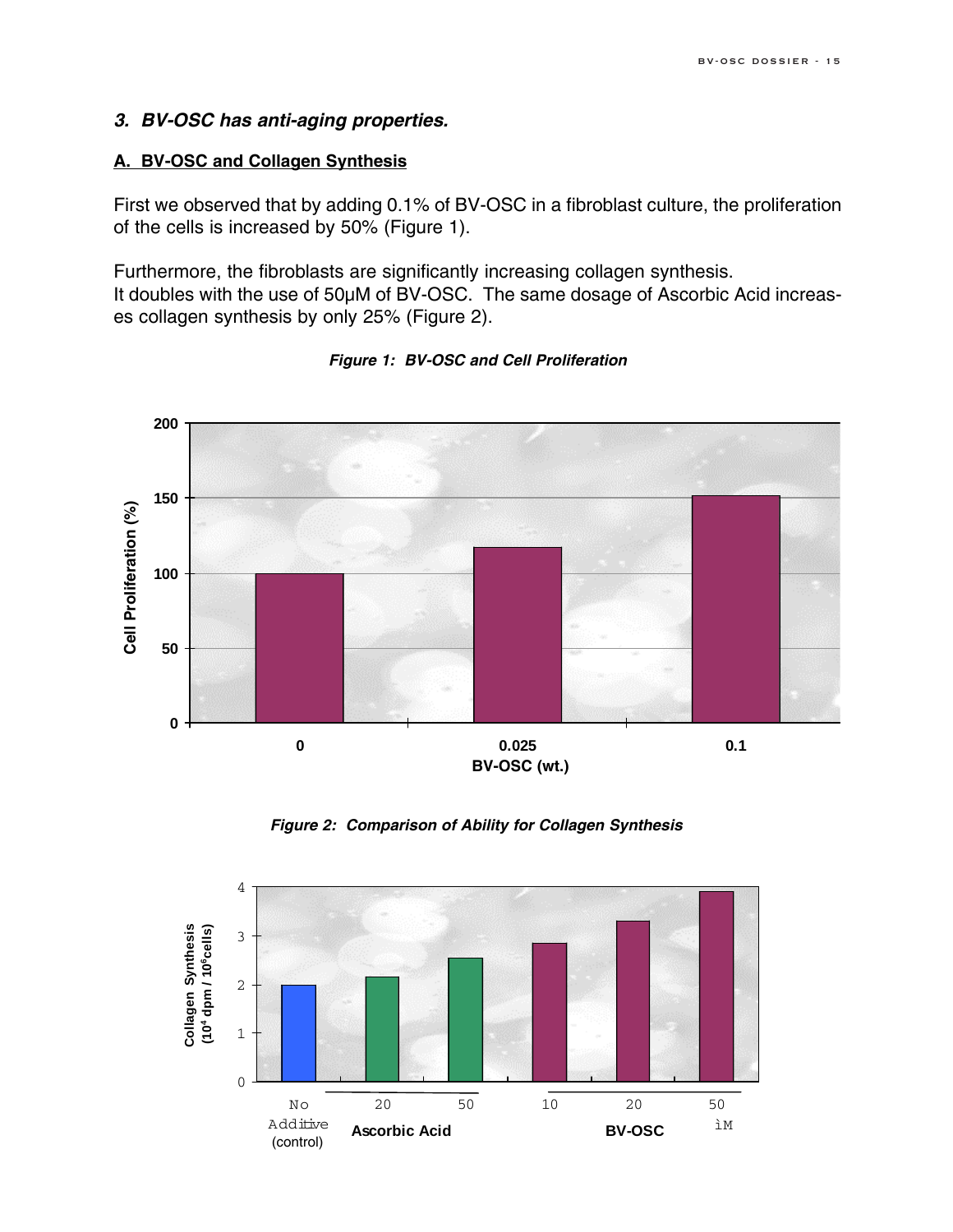### **B. BV-OSC has MMP Inhibition Effect.**



**Figure 3: The Ability of Inhibition of Gelatinase Activity**

#### **Measurement of MMPs:**

Serum-free condition media of NHDF cells cultured for 48 hours in the presence or absence of 50 µM BV-OSC were concentrated by ultra-filtration, and were electrophoresed under nonreduced conditions on a SDS-Polyacrylamide gel containing 0.2% gelatin, followed by staining with Coomasie Brilliant Blue R250 and subsequent measurement by laser densitometry.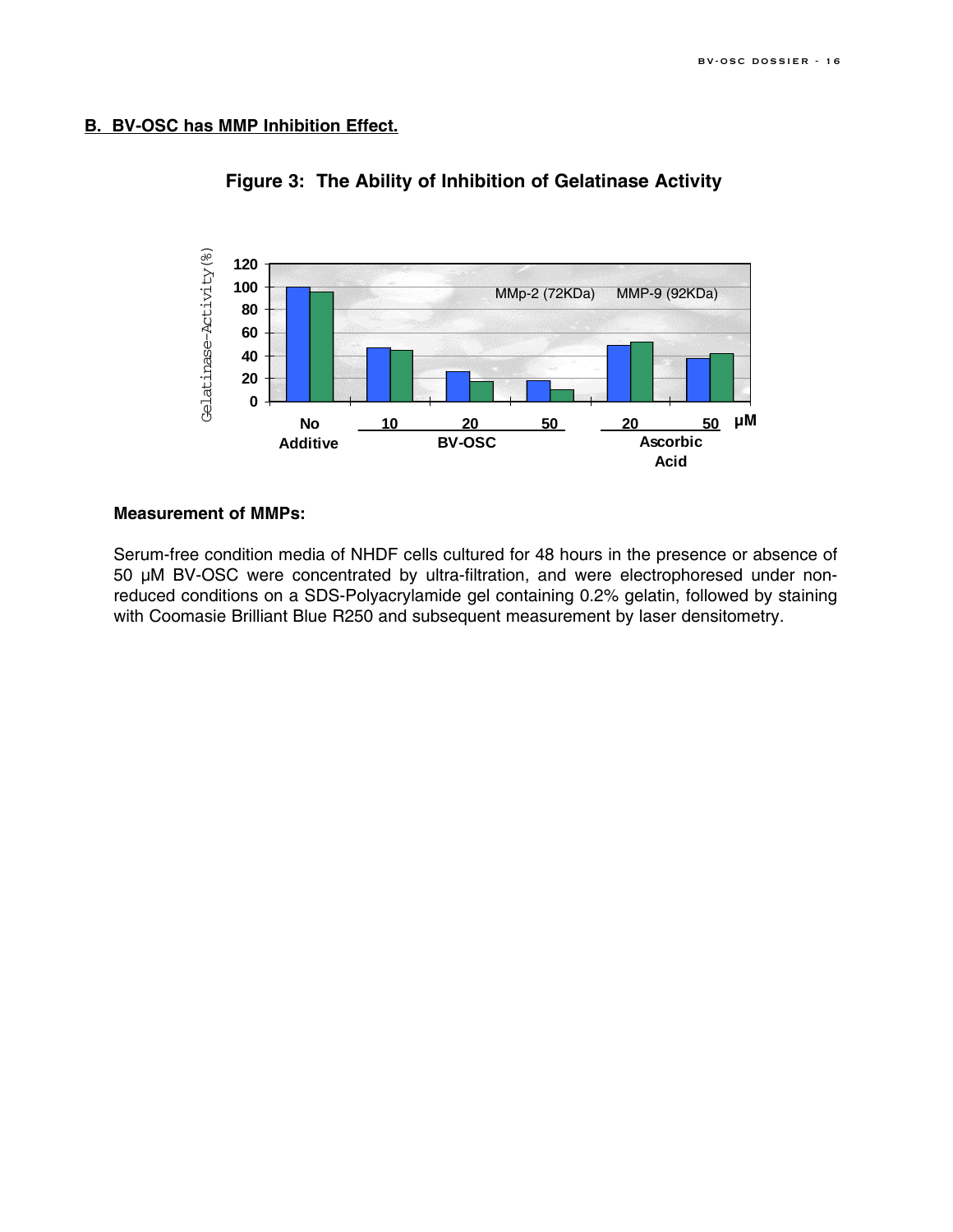### *4. BV-OSC has whitening properties.*

### **A. Inhibition of Melanogenesis** *in vitro* **test with BV-OSC**

One of the many benefits of Vitamin C in cosmetic formulations is its ability to provide a more even skin tone. Occidental countries describe the activity as a "clarifying and brightening" effect, while in Asia the term "whitening" is used.

The following in vitro test shows that 0.1% - 0.2% of BV-OSC reduces melanogenesis by more than 80%.

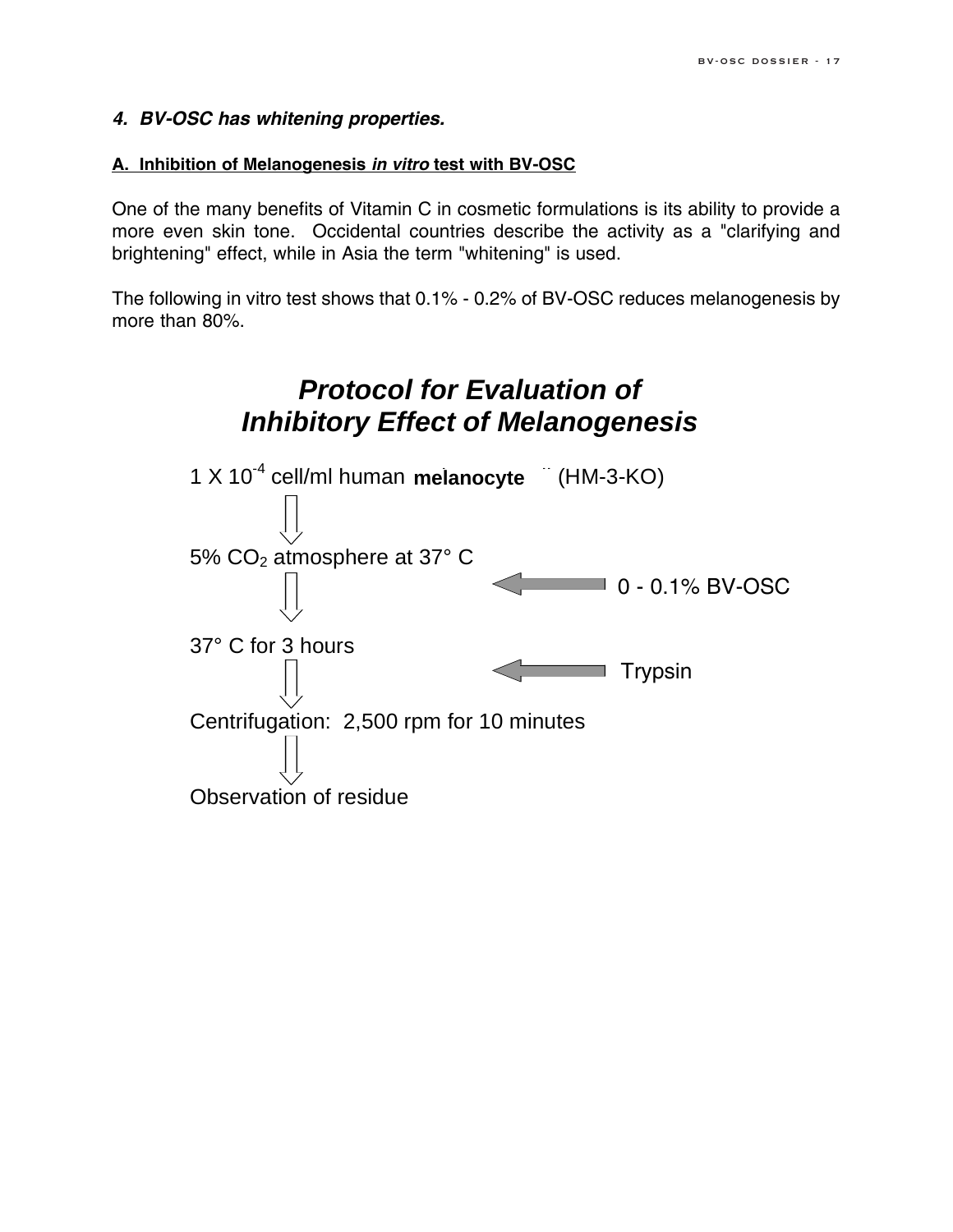### *Inhibitory Effect on Melanogenesis In Cultured Human Melanocyte*





Human melanocytes were treated with the medium containing BV-OSC for 4 days. After harvesting the cells, melanin contents were estimated using slot-blot method. Values were expressed as % of control.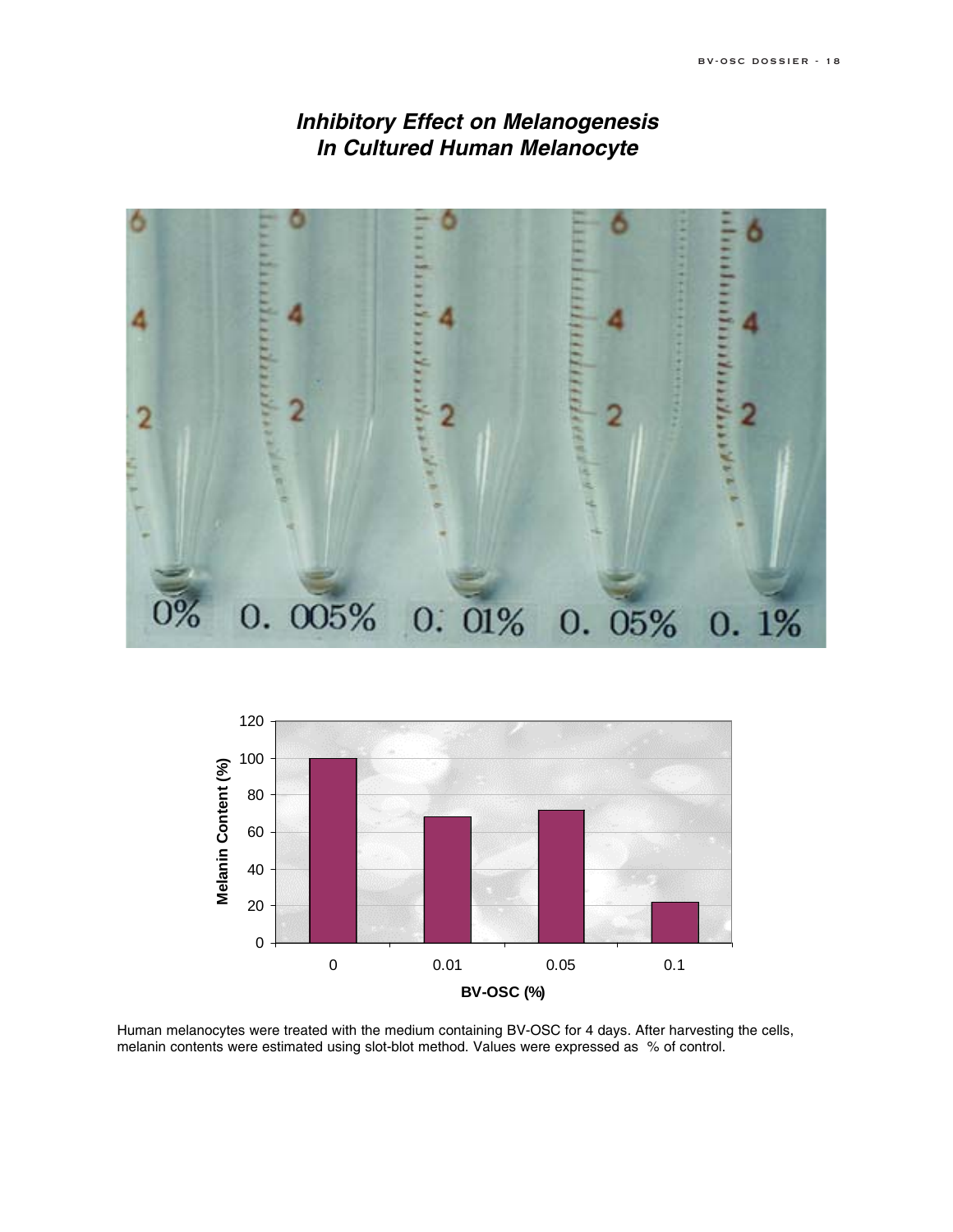### *5. BV-OSC Doctor's Application*

An aqueous gel with 10% BV-OSC was applied to 10 patients with acne (16-45 years old) for 2-10 months. Efficacy was evaluated according to the following scale:

- > 75% improvement: Excellent
- > 50% improvement: Good
- < 50% improvement: No Change

#### **10% GEL FORMULATION**

| Water                  | q.s. 100% |
|------------------------|-----------|
| Concentrate Glycerin   | 17.0%     |
| Carbomer               | 0.5%      |
| Sodium Polyacrylate    | 0.25%     |
| <b>Butylene Glycol</b> | 2.5%      |
| BV-OSC                 | 10.0%     |
| Methyl paraben         | 0.05%     |
| Phenoxyethanol         | 0.6%      |
|                        |           |

### **TEST RESULT - ACNE TREATMENT BY 10% BV-OSC GEL**

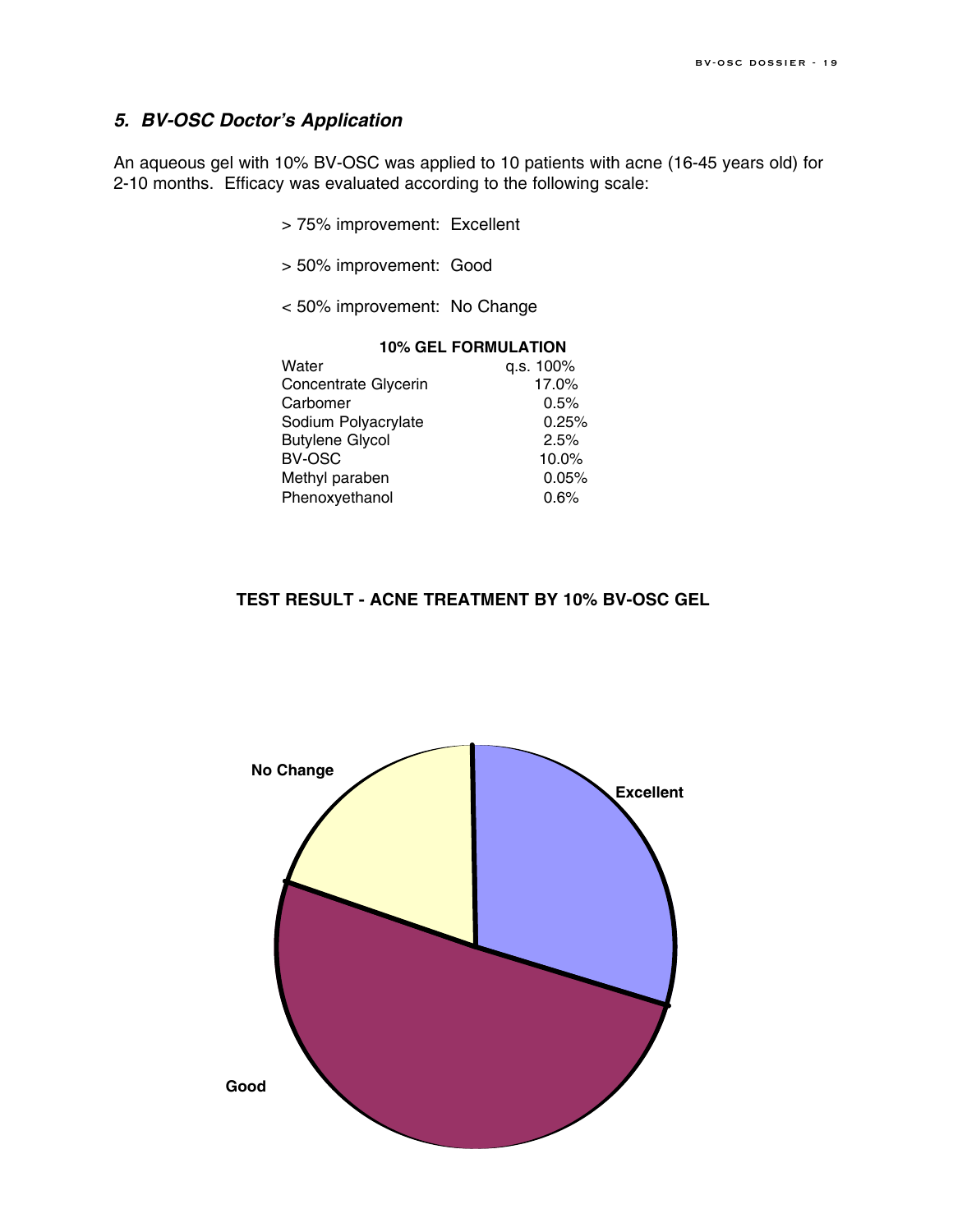







**BEFORE AFTER 9 WEEKS**